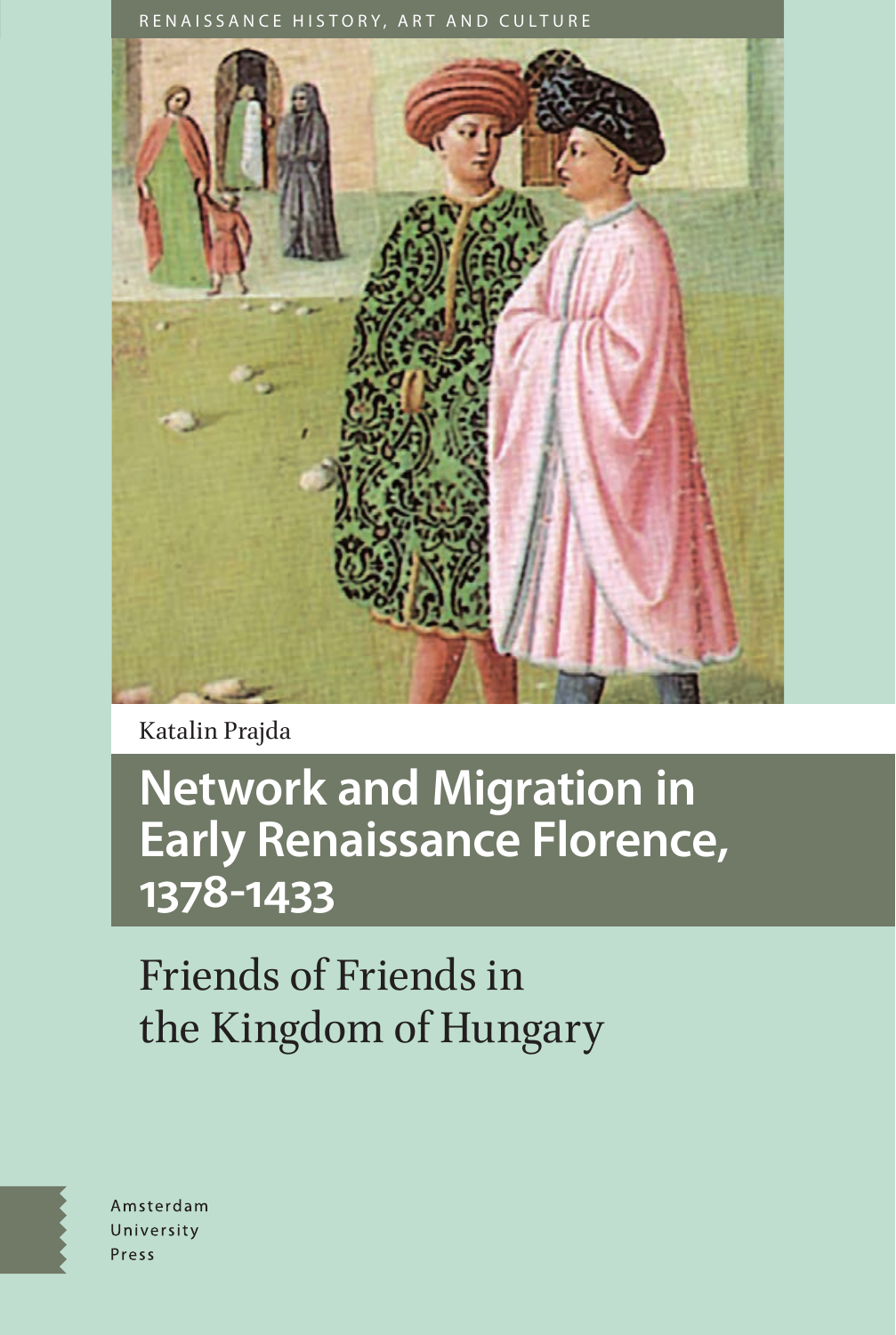Network and Migration in Early Renaissance Florence, 1378-1433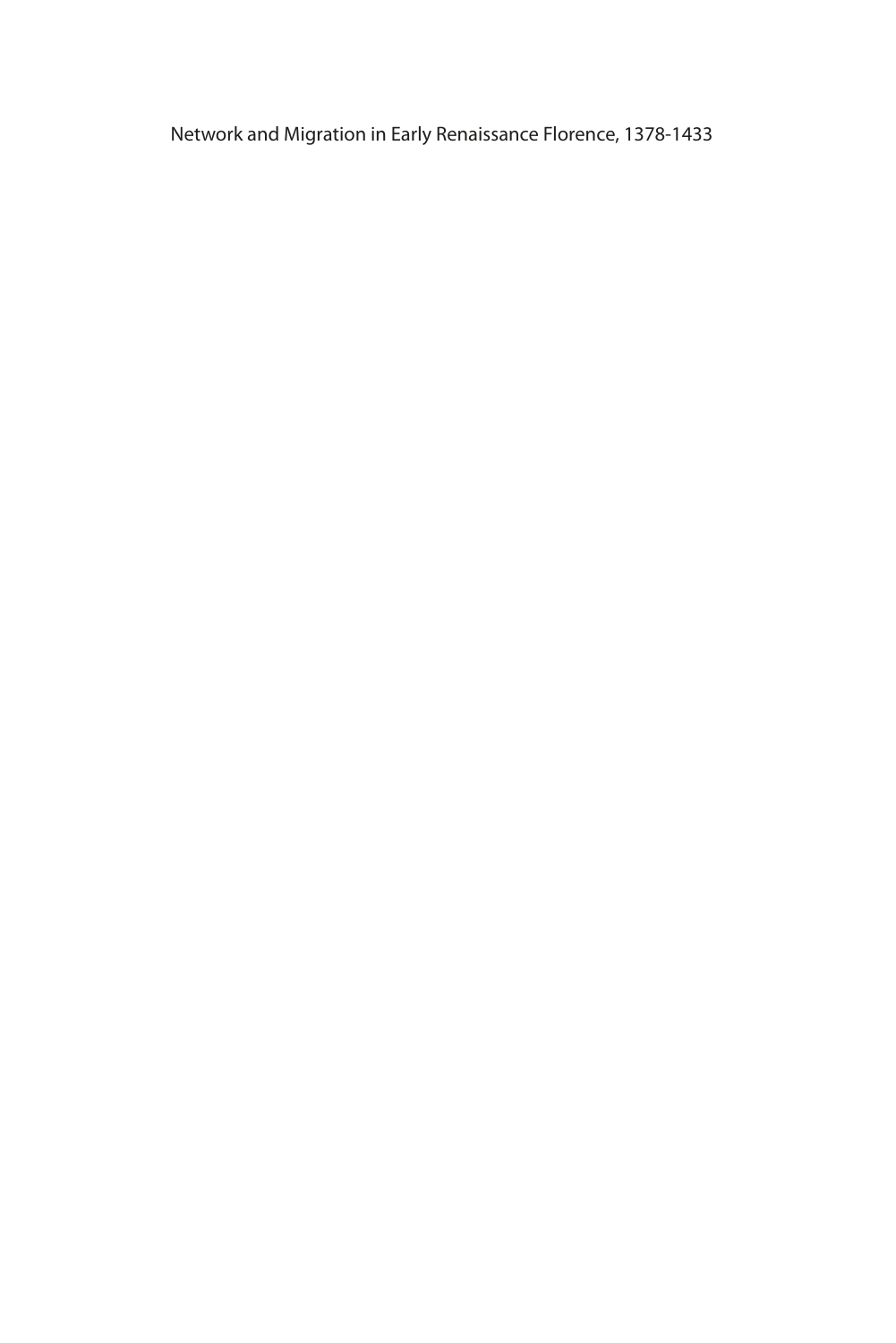### **Renaissance History, Art and Culture**

This series investigates the Renaissance as a complex intersection of political and cultural processes that radiated across Italian territories into wider worlds of influence, not only through Western Europe, but into the Middle East, parts of Asia and the Indian subcontinent. It will be alive to the best writing of a transnational and comparative nature and will cross canonical chronological divides of the Central Middle Ages, the Late Middle Ages and the Early Modern Period.

Renaissance History, Art and Culture intends to spark new ideas and encourage debate on the meanings, extent and influence of the Renaissance within the broader European world. It encourages engagement by scholars across disciplines – history, literature, art history, musicology, and possibly the social sciences – and focuses on ideas and collective mentalities as social, political, and cultural movements that shaped a changing world from ca 1250 to 1650.

#### *Series Editors*

Christopher Celenza, John Hopkins Umiversity, USA Samuel Cohn, Jr. , University of Glasgow, UK Andrea Gamberini, University of Milan, Italy Geraldine Johnson, Christ Church, Oxford, UK Isabella Lazzarini, University of Molise, Italy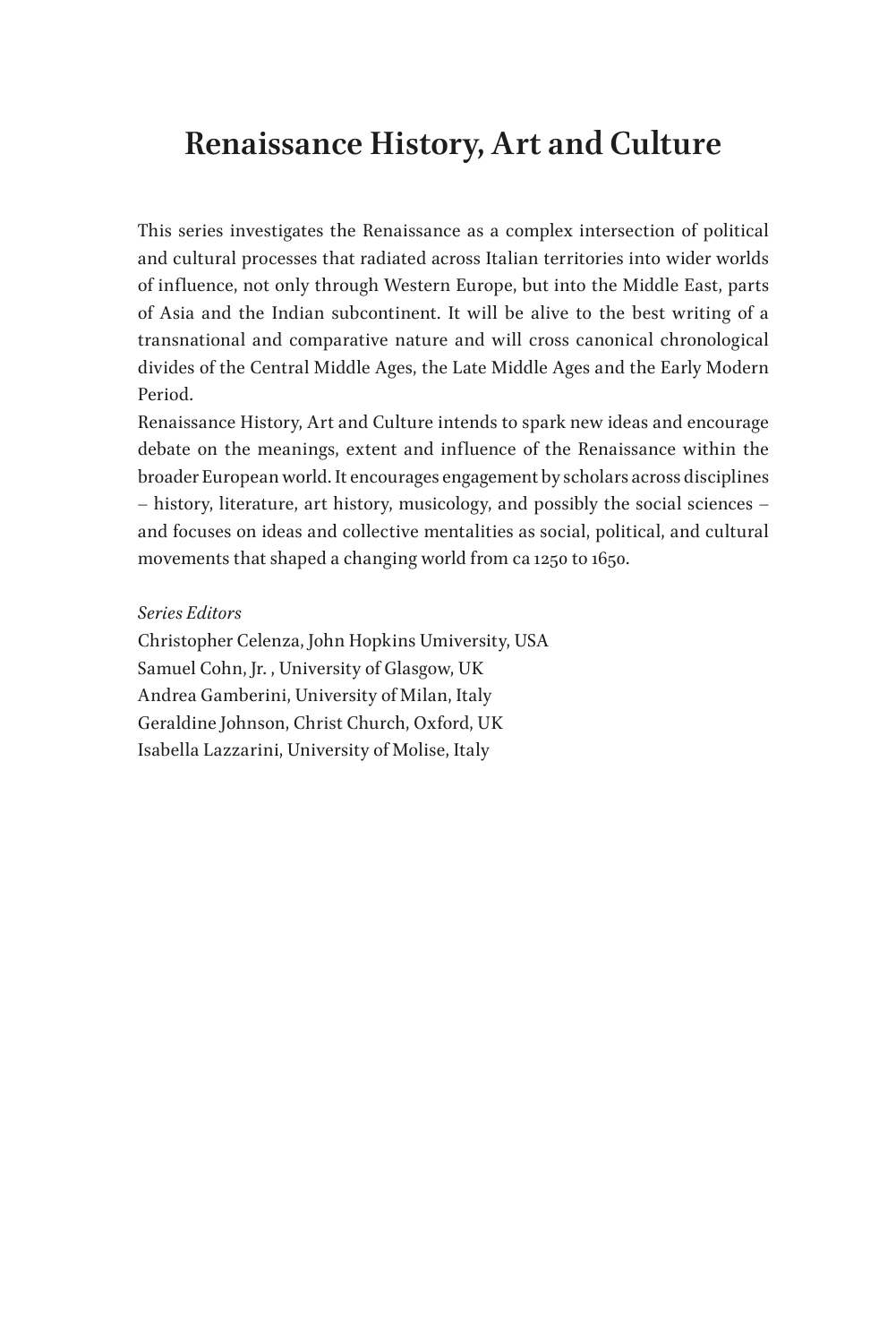# Network and Migration in Early Renaissance Florence, 1378-1433

*Friends of Friends in the Kingdom of Hungary*

*Katalin Prajda*

Amsterdam University Press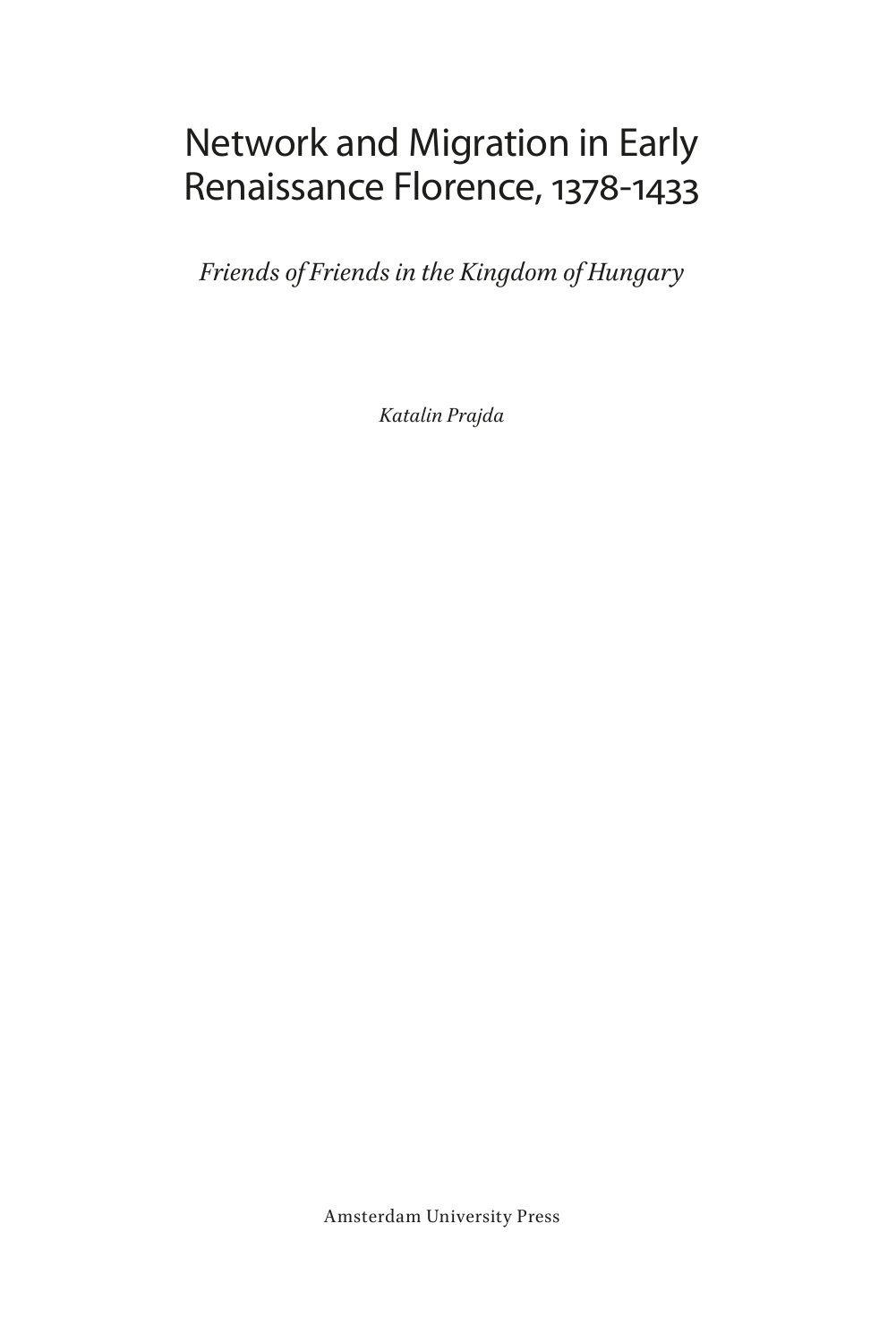

**Hungarian Academy of Sciences** Research Centre for the Humanities

The publication of this book is made possible by the Research Centre for the Humanities, Hungarian Academy of Sciences.

Cover illustration: Masolino, Healing of the Cripple, Brancacci Chapel, Santa Maria del Carmine Church, Florence

The publication of the image was authorized by the Fondo edifici di Culto, administered by the Ministry of the Interior.

Cover design: Coördesign, Leiden Typesetting: Crius Group, Hulshout

Amsterdam University Press English-language titles are distributed in the US and Canada by the University of Chicago Press.

isbn 978 94 6298 868 2 e-isbn 978 90 4854 099 0 (pdf) DOI 10.5117/9789462988682 nur 684



Creative Commons License CC BY NC ND (http://creativecommons.org/licenses/by-nc-nd/3.0)

© KatalinPrajda / Amsterdam University Press B.V., Amsterdam 2018

Some rights reserved. Without limiting the rights under copyright reserved above, any part of this book may be reproduced, stored in or introduced into a retrieval system, or transmitted, in any form or by any means (electronic, mechanical, photocopying, recording or otherwise).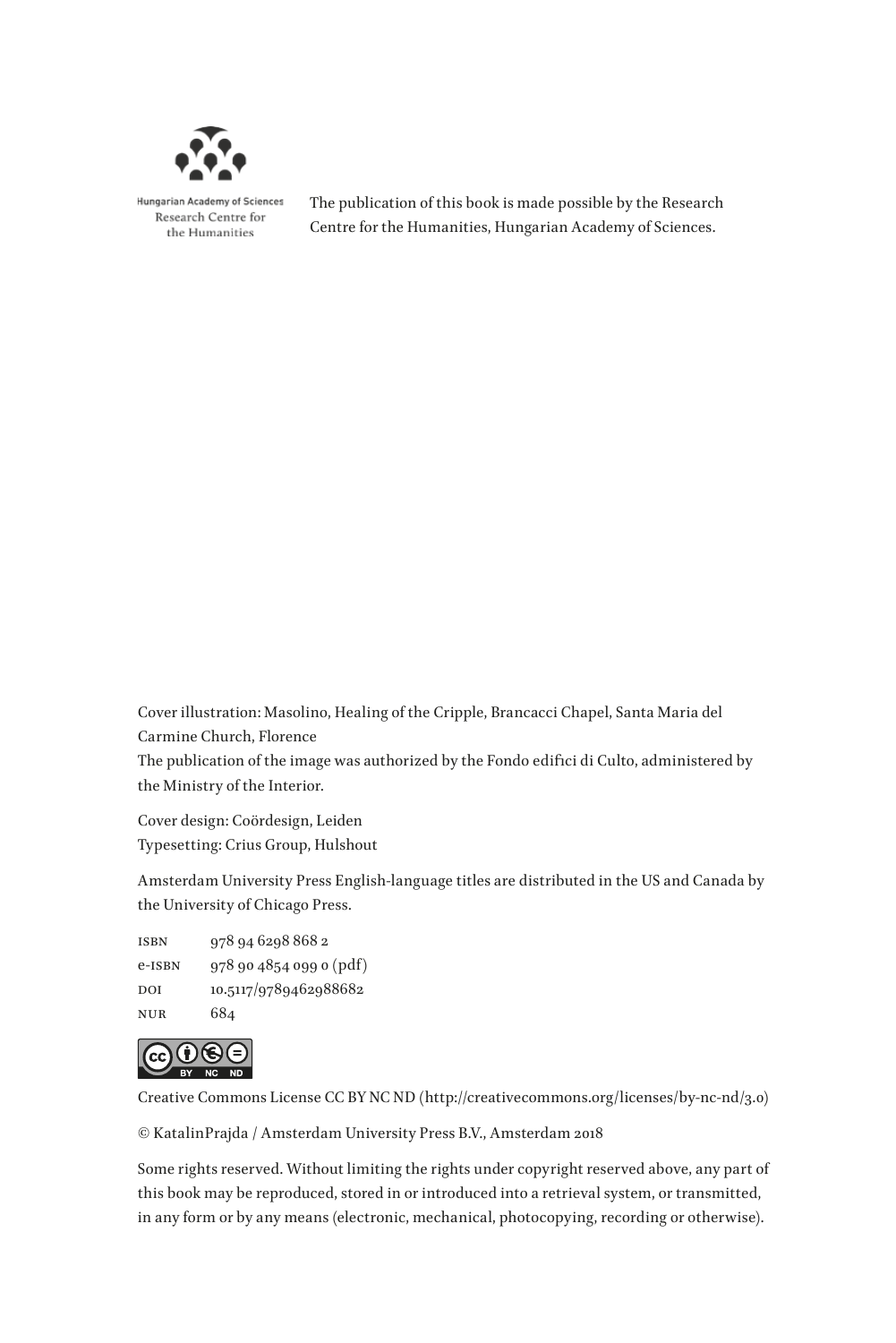## **Table of Contents**

|   | <b>Acknowledgments</b>                                           |                                                               |     |  |  |
|---|------------------------------------------------------------------|---------------------------------------------------------------|-----|--|--|
|   |                                                                  | Introduction                                                  | 11  |  |  |
|   |                                                                  | <b>Historical Networks</b>                                    | 12  |  |  |
|   |                                                                  | Sources and Structure                                         | 16  |  |  |
|   |                                                                  | <b>Centres and Peripheries</b>                                | 21  |  |  |
|   |                                                                  | Names of Individuals and Places                               | 22  |  |  |
| I |                                                                  | <b>Florentine Networks in Europe</b>                          | 25  |  |  |
|   |                                                                  | Florence During the Albizzi Regime                            | 25  |  |  |
|   | <b>Florentines in Europe</b>                                     |                                                               | 34  |  |  |
|   |                                                                  | Florentines in the Kingdom of Hungary                         | 38  |  |  |
| П |                                                                  | The Centre of the Network: The Scolari Family                 | 67  |  |  |
|   |                                                                  | The Lineage                                                   | 69  |  |  |
|   |                                                                  | Pippo di Stefano Scolari, called Lo Spano                     | 71  |  |  |
|   |                                                                  | Matteo di Stefano Scolari                                     | 76  |  |  |
|   |                                                                  | Andrea di Filippo Scolari                                     | 81  |  |  |
|   |                                                                  | Filippo, Giambonino, and Lorenzo di Rinieri Scolari           | 85  |  |  |
|   | III The Core of the Network: Friends of Blood and Marriage<br>93 |                                                               |     |  |  |
|   | 1                                                                | The Buondelmonti/Da Montebuoni Family                         | 95  |  |  |
|   |                                                                  | Giovanni di messer Andrea da Montebuoni: The Archbishop       | 97  |  |  |
|   | $\overline{2}$                                                   | The Del Bene Family                                           | 100 |  |  |
|   |                                                                  | Filippo di Giovanni del Bene: The Collector of Papal Revenues | 101 |  |  |
|   | 3                                                                | The Cavalcanti Family                                         | 104 |  |  |
|   |                                                                  | Gianozzo di Giovanni Cavalcanti: The Courtier                 | 104 |  |  |
|   | $\overline{4}$                                                   | The Borghini Family                                           | 109 |  |  |
|   |                                                                  | Tommaso di Domenico Borghini: The Pioneer Silk Enterpreneur   | 110 |  |  |
|   | 5                                                                | The Guicciardini Family                                       | 114 |  |  |
|   |                                                                  | Piero di messer Luigi Guicciardini: The Ambassador            | 115 |  |  |
|   | 6                                                                | The Albizzi Family                                            | 121 |  |  |
|   |                                                                  | Rinaldo di messer Maso degli Albizzi: The Political Ally      | 122 |  |  |
|   | 7                                                                | The Guadagni Family                                           | 126 |  |  |
|   |                                                                  | Vieri di Vieri Guadagni: The Banker                           | 127 |  |  |
|   | 8                                                                | The Altoviti Family                                           | 131 |  |  |
|   |                                                                  | Leonardo and Martino di Caccia Altoviti: The Heirs            | 132 |  |  |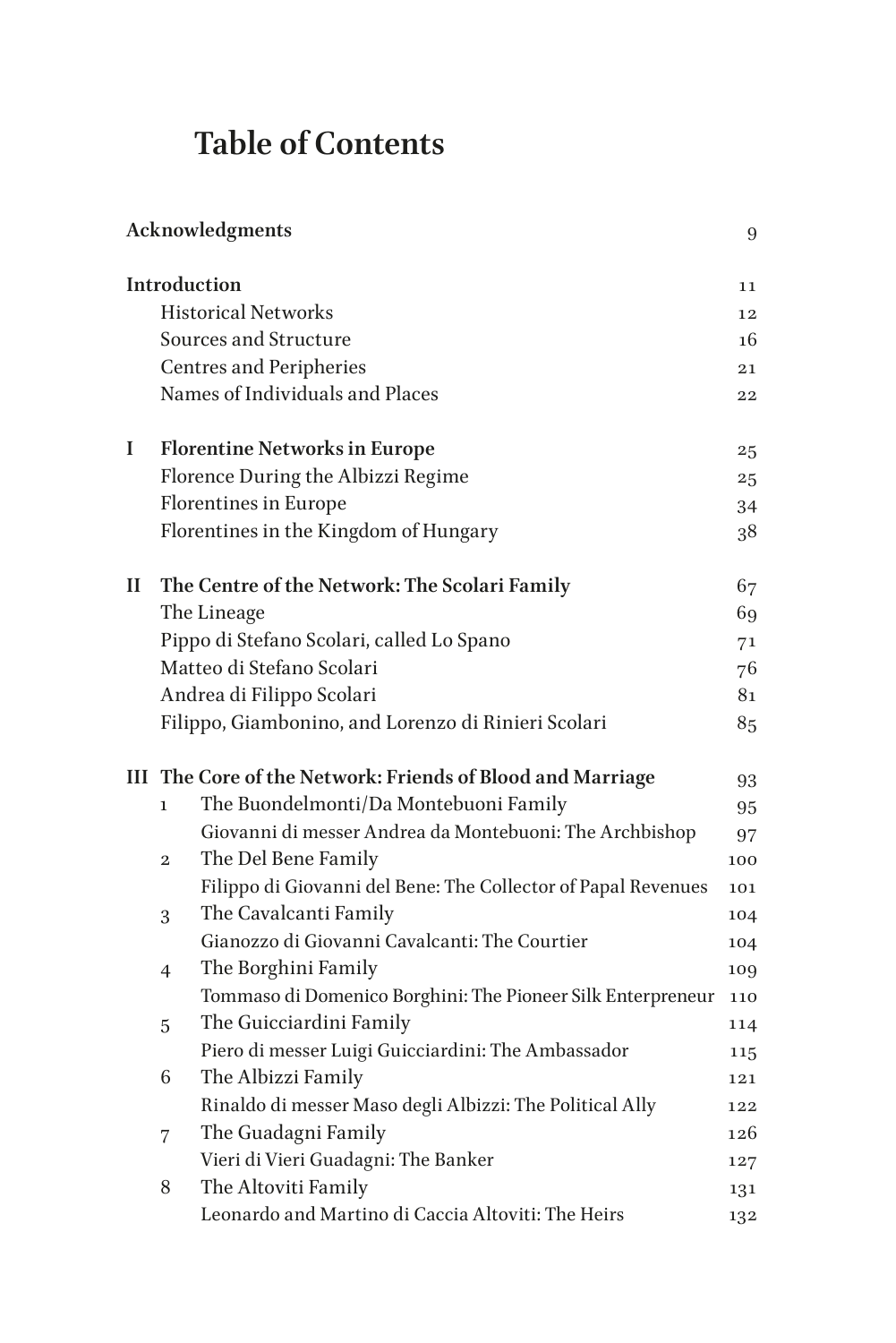|   | 9                | The Infangati Family                                          | 135 |
|---|------------------|---------------------------------------------------------------|-----|
|   |                  | Antonio and Baldinaccio di Catellino Infangati: The In-Laws   | 136 |
|   | 10               | The Della Rena Family                                         | 138 |
|   |                  | Piero di Bernardo della Rena: The In-Laws' In-Law             | 139 |
|   |                  |                                                               |     |
|   |                  | IV The Outer Circle of the Network: Friends of Business       | 143 |
|   | 1                | The Bardi Family                                              | 146 |
|   |                  | Nofri di Bardo de'Bardi: The Royal Administrator              | 147 |
|   | $\boldsymbol{2}$ | The Melanesi (Milanesi) Family                                | 150 |
|   |                  | Giovanni, Simone, and Tommaso di Piero Melanesi: The Double   |     |
|   |                  | Citizens of Florence and Buda                                 | 151 |
|   | 3                | The Falcucci Family                                           | 155 |
|   |                  | Giovanni del maestro Niccolò Falcucci: The Agent of Precious  |     |
|   |                  | Metals                                                        | 156 |
|   | 4                | The Corsi Family                                              | 159 |
|   |                  | Simone and Tommaso di Lapo Corsi: The Third Generation of     |     |
|   |                  | Silk Manufacturers                                            | 160 |
|   | 5                | The Lamberteschi Family                                       | 162 |
|   |                  | Giovanni, Piero, Niccolò, and Vieri d'Andrea Lamberteschi:    |     |
|   |                  | The Anti-Ottoman Military Captains                            | 163 |
|   | 6                | The Cardini Family                                            | 167 |
|   |                  | Currado di Piero Cardini: The Trading Churchman               | 168 |
|   | 7                | The Capponi Family                                            | 170 |
|   |                  | Filippo di Simone Capponi: The Junior Partner of the Earliest |     |
|   |                  | Florentine Firm in Buda                                       | 172 |
|   | 8                | The Fronte Family                                             | 175 |
|   |                  | Antonio and Fronte di Piero di Fronte: The Business Brothers  | 175 |
|   | 9                | The Strozzi Family                                            | 179 |
|   |                  | Antonio di Bonaccorso Strozzi: The Commercial Agent           | 180 |
|   | 10               | The Peruzzi Family                                            | 181 |
|   |                  | Ridolfo di Bonifazio Peruzzi: The Entrepreneur                | 182 |
|   |                  |                                                               |     |
| V |                  | The Periphery of the Network: Friends of Commission           | 185 |
|   | ı                | Goldsmiths                                                    | 187 |
|   |                  | Dino di Monte and Marco di Bartolomeo Rustici                 | 190 |
|   | $\mathbf 2$      | Architects                                                    | 193 |
|   |                  | Filippo di ser Brunellesco Lippi, Brunelleschi                | 194 |
|   |                  | Manetto di Jacopo Amannatini, The Fat Woodcarver              | 197 |
|   | 3                | Painters                                                      | 204 |
|   |                  | Tommaso di Cristofano di Fino, Masolino                       | 207 |
|   |                  |                                                               |     |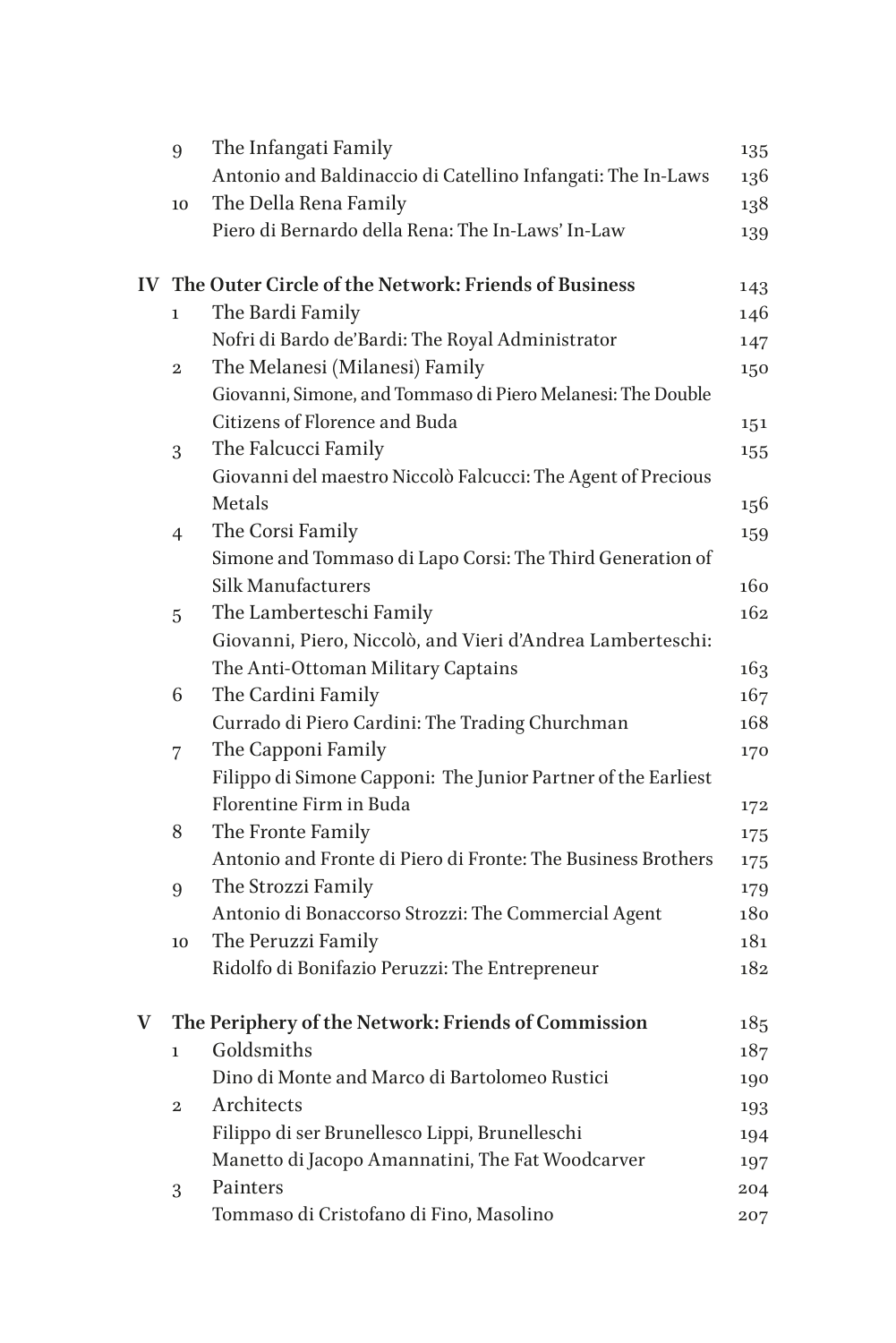| <b>Conclusions: Network and Migration</b> | 211 |
|-------------------------------------------|-----|
| Appendix                                  | 215 |
| Bibliography                              | 227 |
| Index                                     | 247 |

### **List of figures and tables**

| Figure 1  | Pippo Scolari by Andrea del Castagno, Uffizi Gallery,   |     |
|-----------|---------------------------------------------------------|-----|
|           | Florence                                                | 66  |
| Figure 2  | The coat of arms of the Scolari family, Scolari palace, |     |
|           | Florence                                                | 78  |
| Figure 3  | The tomb of Andrea Scolari, Roman Catholic Cathe-       |     |
|           | dral, Oradea                                            | 82  |
| Figure 4  | The Monastery of Santa Maria degli Angeli; on the       |     |
|           | right, the Scolari Oratory, by Marco Rustici, Rustici   |     |
|           | Codex, fol. 17v.                                        | 192 |
| Figure 5  | The castle, Ozora                                       | 199 |
| Figure 6  | The head of Saint Ladislaus, frescoes at the castle     |     |
|           | chapel, Ozora                                           | 205 |
| Figure 7  | The Scolari Family                                      | 215 |
| Figure 8  | The Da Montebuoni Family                                | 216 |
| Figure 9  | The Del Bene Family                                     | 216 |
| Figure 10 | The Cavalcanti Family                                   | 217 |
| Figure 11 | The Borghini Family                                     | 217 |
| Figure 12 | The Guadagni Family                                     | 217 |
| Figure 13 | The Altoviti Family                                     | 218 |
| Figure 14 | The Infangati Family                                    | 219 |
| Figure 15 | The Della Rena Family                                   | 219 |
| Table 1   | Lineages in the 1433 Catasto                            | 220 |
| Table 2   | Households in the 1433 Catasto                          | 222 |
| Table 3   | Speakers at the Secret Councils                         | 224 |
|           |                                                         |     |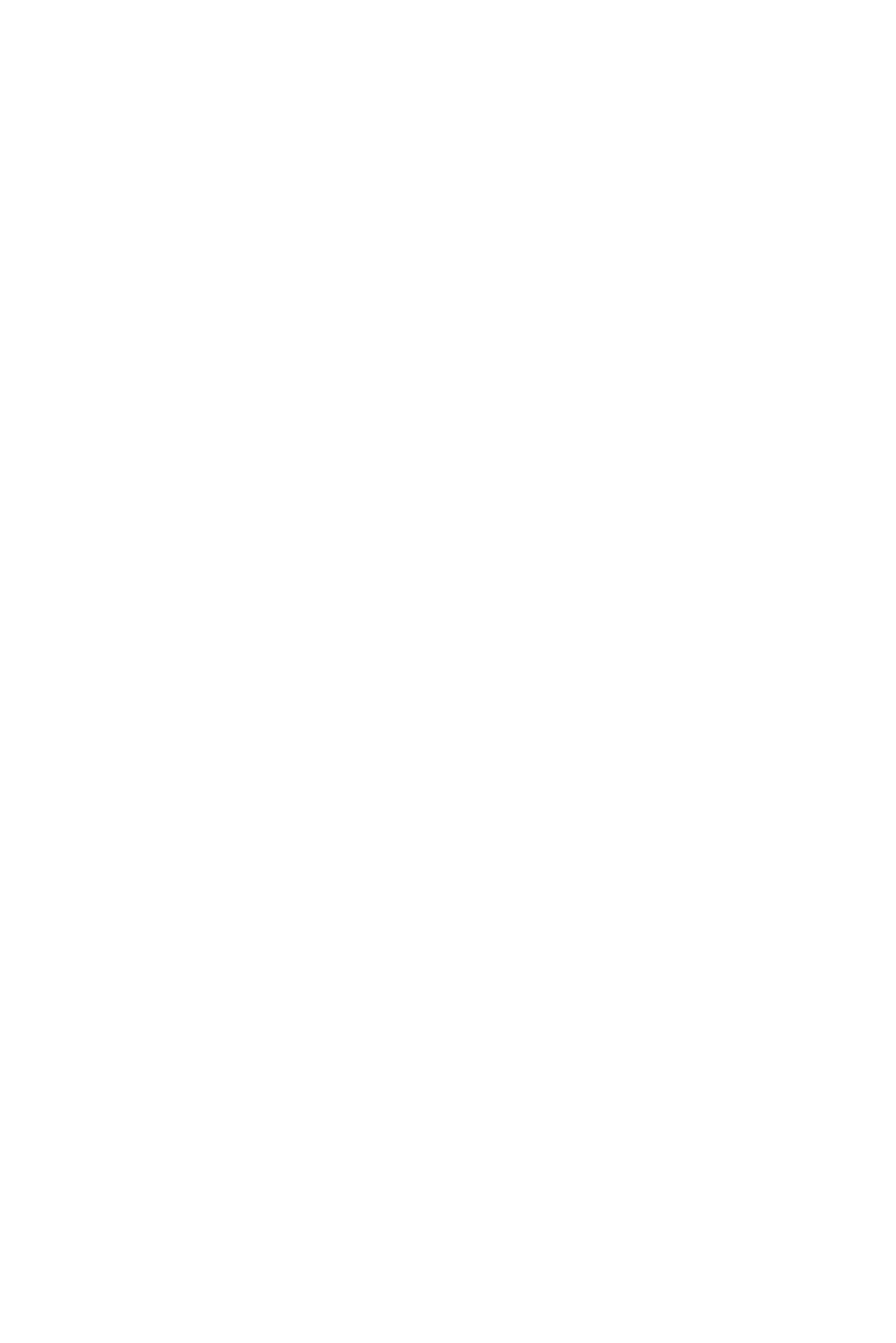### <span id="page-9-0"></span>**Acknowledgments**

My interest in expatriate Florentines in Hungary goes far back in time as I lived in the small settlement of Ozora, Pippo Scolari's former residence. The study of his network has been inspired by different sources, including numerous remarkable contributions to the scholarship of early Renaissance Florence, most of which will appear within the text. I would like to acknowledge here those scholars and organizations that supported the writing of this book in various ways. During my undergraduate studies, Attila Bárány and István Feld, then professors at the University of Miskolc, gave essential support at the very beginnings of my research on Pippo and his castle in Ozora. Professors of the Art History Department at the Eötvös Loránd University also contributed to my knowledge about the artistic connections between Hungary and Florence.

Thanks to the generosity of the Department of History and Civilization at the European University Institute, which offered me a doctoral scholarship, I had the privilege to study under the tutorage of Anthony Molho, who, during my graduate studies, corrected my writings with inexhaustible energy and shaped my analytical thinking. I am deeply grateful to John F. Padgett at the University of Chicago with whom I have had the pleasure of working for more than a decade. I also thank them for helping me grow into the scholar I have become.

I am indebted as well to my former head of the department, Géza Pálffy, at the Department of Early Modern History, Hungarian Academy of Sciences, for his support in pursuing further research in Italy.

In addition to the aforementioned professors, the manuscript benefited from the insightful comments of a number of other scholars at various stages of its writing. Among them are, in the capacity of jury members of my thesis defense: Giulia Calvi and Gábor Klaniczay. I also wish to express my gratitude to members of the scientific committee of the Sahin-Tóth Péter Foundation for conferring this prestigious prize on my doctoral thesis, written in Italian, which provided the basis for the present book. My warmest thanks also go to those scholars who offered their valuable observations on the first draft of the manuscript or with whom I had the opportunity to discuss parts of my research over the years, especially while exchanging ideas and manuscript references in the Florentine National Archives. I would like to mention here Richard A. Goldthwaite, John F. Padgett, Giuliano Pinto, Brenda Preyer, Sergio Tognetti, Francesco Bettarini, Lorenz Böninger, and Cédric Quertier.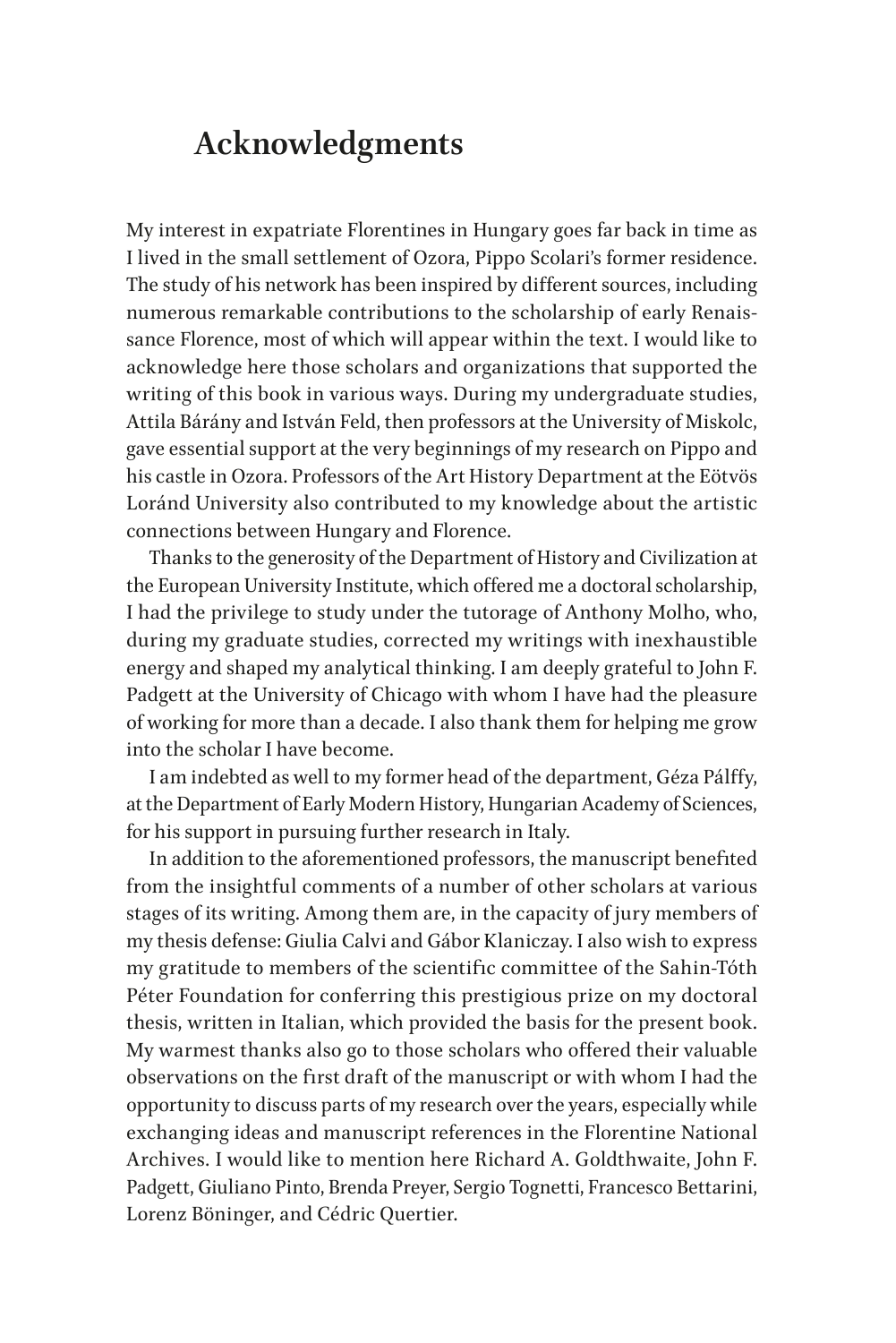Finally, I would like to thank four institutes whose generous support gave me the opportunity to carry out further archival research and turn my dissertation into the current publication: the Institute of History, Research Centre for the Humanities, Hungarian Academy of Sciences; the Institute for Advanced Study, Central European University, Budapest; the New Europe College, Institute for Advanced Study, Bucharest; and the Fondazione Giorgio Cini, Venice, and their staff members and fellows between 2011 and 2016. The research for the present volume has benefited also from the support of the National Research, Development and Innovation Office in Hungary – NKFIH no. PD. 117033 (titled: 'Italy and Hungary in the Renaissance', PI: Katalin Prajda). Most of the writing of this book took place during this funded period, between May and December 2016, when I enjoyed the hospitality of the Hungarian Academy in Rome. I wish to thank its staff members for making my stay pleasant. I am particularly grateful to the Committee for Publication Support at the Hungarian Academy of Sciences for providing me with a subsidy for Gold Open Access and the linguistic corrections (no. KFB-089/2017). Furthermore, I wish to thank the staff of the Archivio di Stato and Kunsthistorisches Institut in Florence for their patient assistance over the years. At Amsterdam University Press, I thank Isabella Lazzarini and Tyler Cloherty for their work with the manuscript. I am also indebted to Heidi Samuelson for proofreading the entire manuscript.

I express my gratitude to Tiziana Borgogni for her warm hospitality, along with the Oratory of the Scolary family, thanks to whom I have made substantial steps toward becoming a *fiorentina d'adozione*.

I dedicate this book to my family, still residents of Ozora, and especially to the memory of my mother, who gave me the passionate ambition to study arts and history.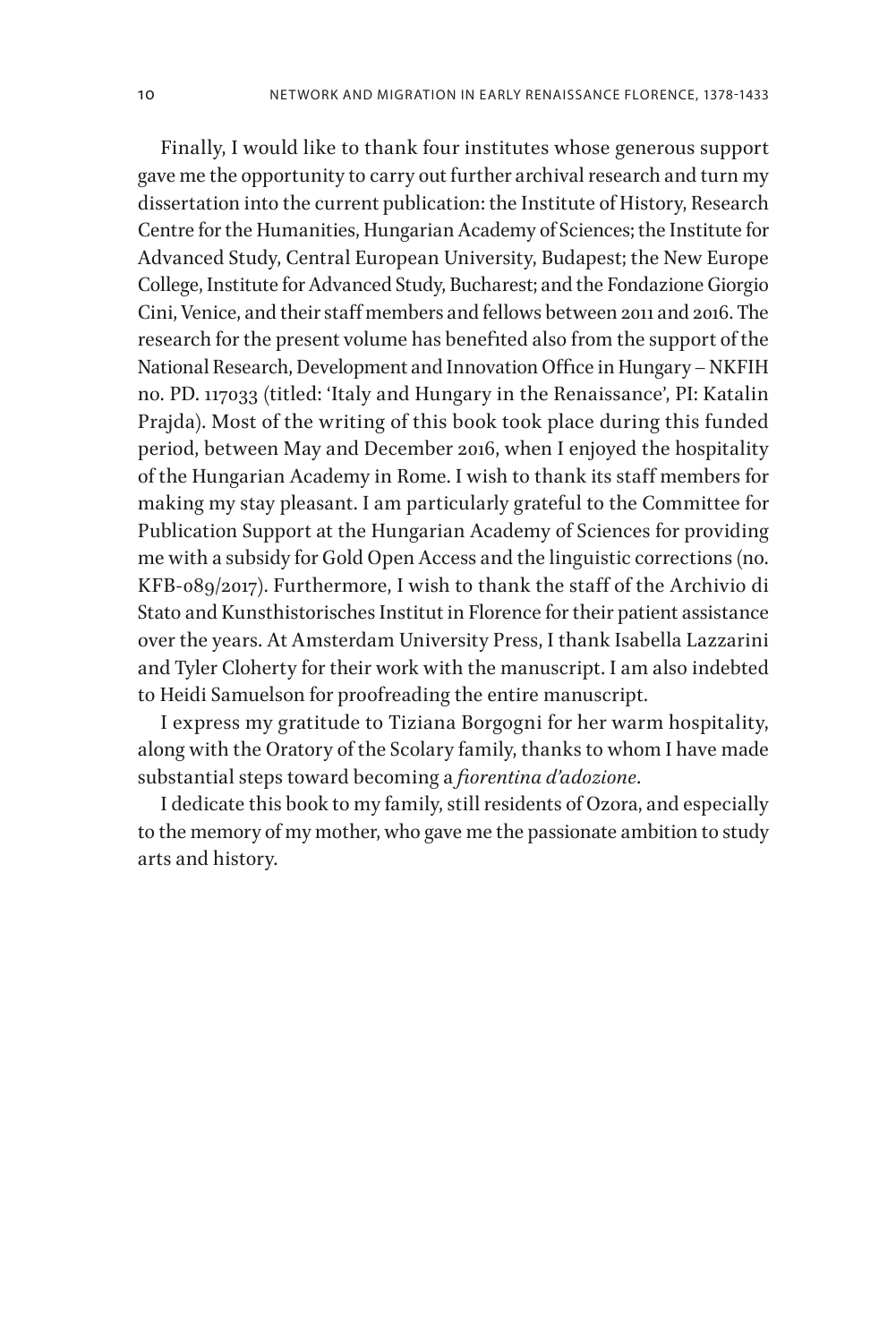### <span id="page-11-0"></span>**Introduction**

'Friendship is useful to the poor, gracious to the lucky, comfortable to the rich, necessary to families, to principalities and to republics.'1

In February 1426, Rinaldo di messer Maso degli Albizzi, one of the ambassadors to Sigismund of Luxembourg, King of Hungary, departed from the city of Florence for Buda with Nello di Giuliano Martini da San Gimignano, the jurist doctor. Upon their arrival, they stayed at the house of the Florentine Nofri di Bardo de'Bardi, officer of the royal mint. During their visit, the ambassadors contacted several other Florentine merchants who worked in different areas of the Kingdom of Hungary. Meanwhile, they arranged a meeting with the King; they also greeted Hungarian dignitaries of Florentine origins, among them the bishop, Giovanni di Piero Melanesi, and the baron, Pippo di Stefano Scolari. Rinaldo and Nello were welcomed at the residence of Pippo Scolari, key figure of the Florentine community in Buda. Pippo and Rinaldo, one of the leaders of the dominant Albizzi faction, were political allies and neighbours back in Florence, but an even stronger reason for the invitation might have been the fact that the two men were about to become in-laws due to the upcoming engagement between Rinaldo's eldest son and one of Pippo's nieces. In Ozora, the ambassadors admired the general splendour of Pippo's castle, and met the Florentine woodcarver, Manetto Amannatini, who was employed at that time as the baron's architect. On their way back to Florence, Rinaldo and Nello were accompanied by servants of other Florentines living in Hungary; the servants carried messages for them and guaranteed their safety within the borders of the Kingdom.<sup>2</sup>

During Sigismund of Luxembourg's reign, many Florentine citizens were drawn to work in the Kingdom of Hungary for various economic and political reasons. Analyzing the social network<sup>3</sup> of these politicians, merchants, artisans, royal officers, dignitaries of the Church, and noblemen is the primary objective of this book. The Florentines' network in Hungary,

2 *Commissioni di Rinaldo degli Albizzi,* II, pp. 552-594.

3 A social network, in my understanding, is a group of individuals linked together in pairs by a single type of relation. In its more complex multiple-network form, these individuals are interconnected by multiple, overlapping types of relations.

<sup>1</sup> '[…] L'amicizia sta utilissima a' poveri, gratissima a' fortunati, comoda a' ricchi, necessaria alle famiglie, a' principati, alle republice […]' Alberti, *Della famiglia*, p. 106.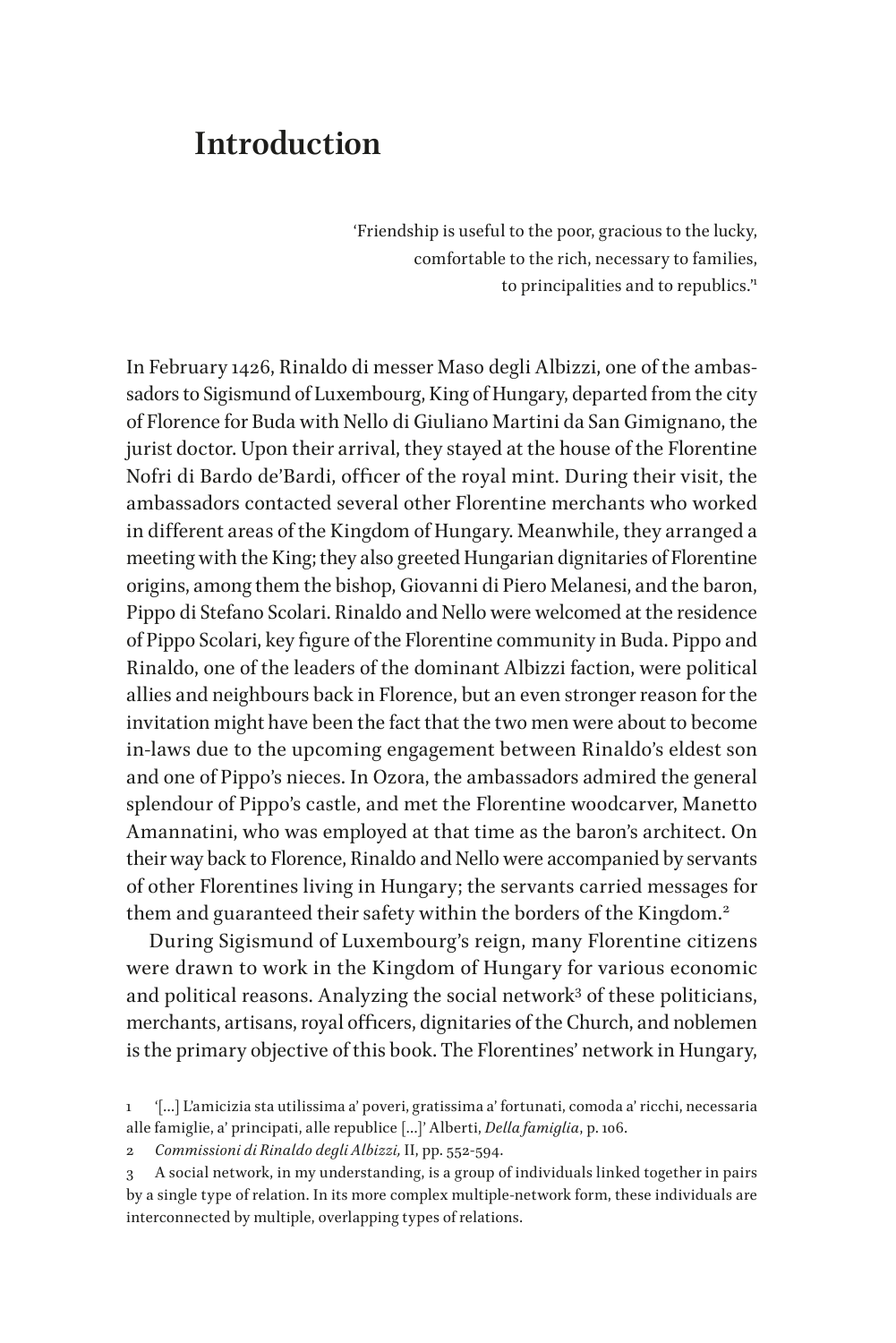<span id="page-12-0"></span>discussed in the book, was concentrated at its centre on one catalytic figure: the Florentine-born Pippo Scolari and his most intimate male relatives. I believe that these three men, Pippo, his youngest brother, Matteo, and their cousin, Andrea Scolari, had the most significant influence on Florentines' migration to the Kingdom of Hungary during the first three decades of the fifteenth century. This concentrated network structure was a result of the centralized political system in the Kingdom of Hungary, dominated by the royal court and its members. Pippo, as baron of the *aula regis*, obtained a social status, incomparable to those of his Florentine contemporaries, which allowed him to elevate others in his network.

The success of the network can be seen in the various ways in which its members were connected to each other and especially to the centre of the network. Some of these individuals developed weak ties among each other, characterized by a single type relation to one of the key figures of the Scolari family; meanwhile others established strong ties with them by multiple links of kinship, marriage, politics, neighbourhood, and business partnerships. I shall refer to members of this network as 'friends', defining in this way the existing personal connections set among them by their common political interests, neighbourhood proximities, marriage alliances, kinship ties, patronages, and company partnerships.

In the literature, there has been much research dedicated to simple historical networks and how they affect various public and private spheres. More rare are those historical case studies, which allow us to trace back the impact of a multiple set of relations. In this book, I shall look both descriptively at patterns of connectivity and causally at the impacts of this complex network on cultural exchanges of various types, among these migration, commerce, diplomacy, and artistic exchange. In the setting of a case study, this book should best be thought of as an attempt to cross the boundaries that divide political, economic, social, and art history so that they simultaneously figure into a single integrated story of Florentine history and development.<sup>4</sup>

### **Historical Networks**

The complexity of relations built among individuals has been a subject for network scientists for decades. One of the pathbreaking studies in this field was by anthropologist Jeremy Boissevain, titled *Friends of Friends*, a

<sup>4</sup> Goldthwaite, *The Economy of Renaissance Florence*, p. XIV.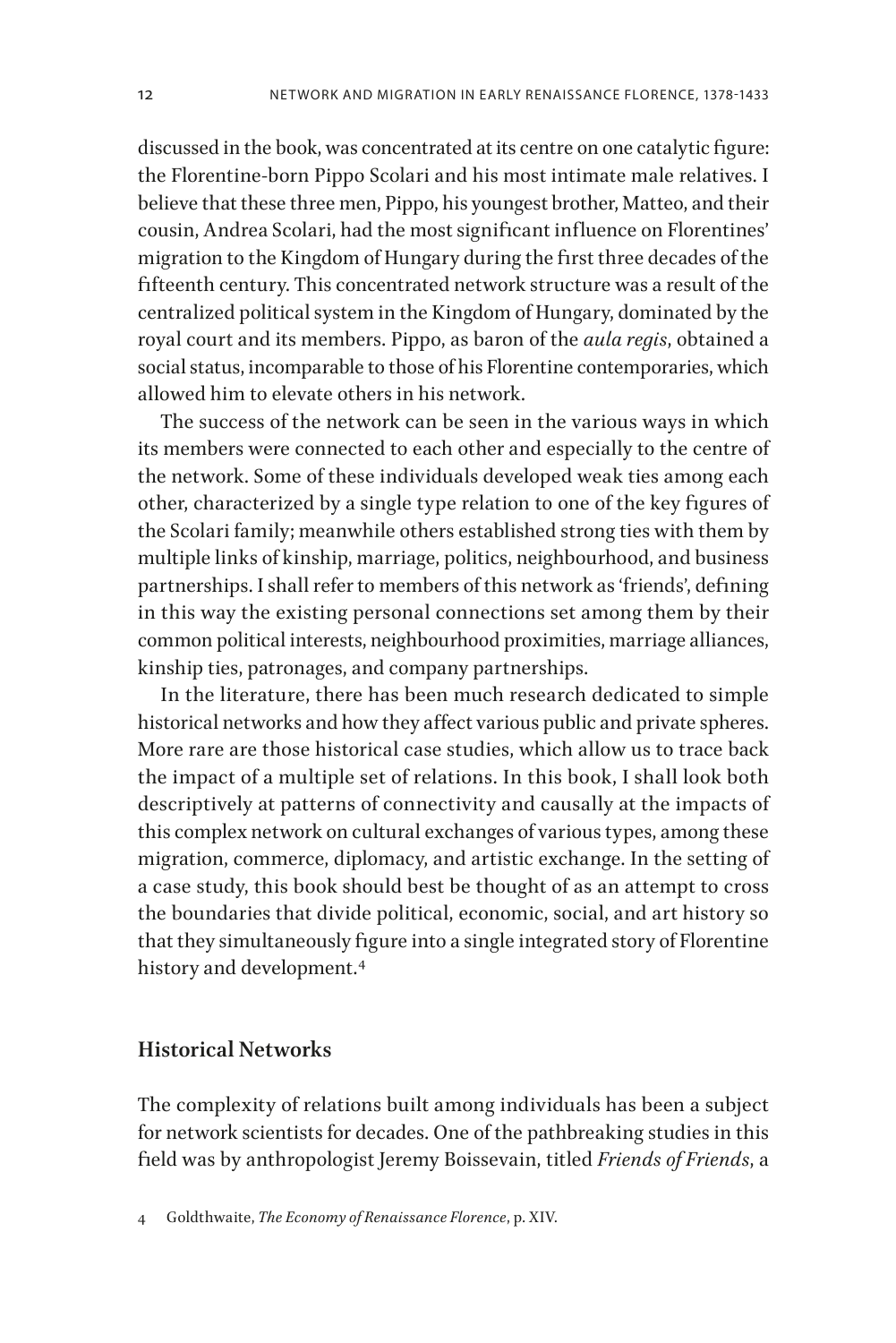network-centred analysis of Malta's society, published in 1974. By challenging the traditional view, which saw man as a member of a social group, society, or institution, Boissevain proposed to take a closer look at the network of relations that defines social space. He suggested that social groups must be understood as networks of choice-making individuals, rather than faceless abstractions.5

More than thirty years later, Paul Douglas McLean used the title of Boissevain's book as the chapter title in his monograph that dealt with strategic interaction and patronage in Renaissance Florence. McLean presented there an exhaustive analysis of the rhetoric used in letters of recommendation and how such letters were employed as a constitutive means to connect friends to friends of friends.<sup>6</sup> Throughout his study, he concentrated on networking as a social process, but actors in the networks played only a secondary role in his argument. As McLean has pointed out, 'Friendship (*amicizia*) was the loosest and the most ambiguous framework Florentines had at their disposal to apply to a multitude of different relationship constructions.'<sup>7</sup> These relations, in his understanding, were embedded in various sets of networks of politics, kinship, marriage, and business, a phenomenon previously little studied by specialists. Building upon Richard Trexler's claim, McLean argued that Florence, indeed, was a society of friends.<sup>8</sup>

McLean started his career with social scientist John F. Padgett, the first scholar to apply methods of network science to Florentine Renaissance history. In his article, addressing the robustness of Cosimo de'Medici's social circle, Padgett analysed quantitative data of considerable size, obtained from secondary literature, to show the organizing principles that governed the two competing political parties of the pre-Medici era.<sup>9</sup> Since then, Padgett's interest has shifted towards original archival sources and his most recent works are concerned with the complexity of Florentine networks, embracing politics, society, and economics during the time span which expands from the Ordinances of Justice (1282) to the end of the Republic (1530). Padgett's primary focus is to uncover historical processes connected to socially embedded inventions.<sup>10</sup> As part of this inquiry on the numerous inventions that emerged in Renaissance Florence, Padgett has opened

- 9 Padgett and Ansell, 'Robust Action and the Rise of the Medici'.
- 10 Padgett, 'Transposition and Refunctionality', p.168.

<sup>5</sup> Boissevain, *Friends of Friends*, pp. 7-9.

<sup>6</sup> McLean, *The Art of the Network*, p. 152.

<sup>7</sup> Ibidem, p. 15.

<sup>8</sup> Ibidem, p. 152. 'Networks of friendships were the building blocks of social discourse and of politics […]' Trexler, *Public Life in Renaissance Florence*, p. 139.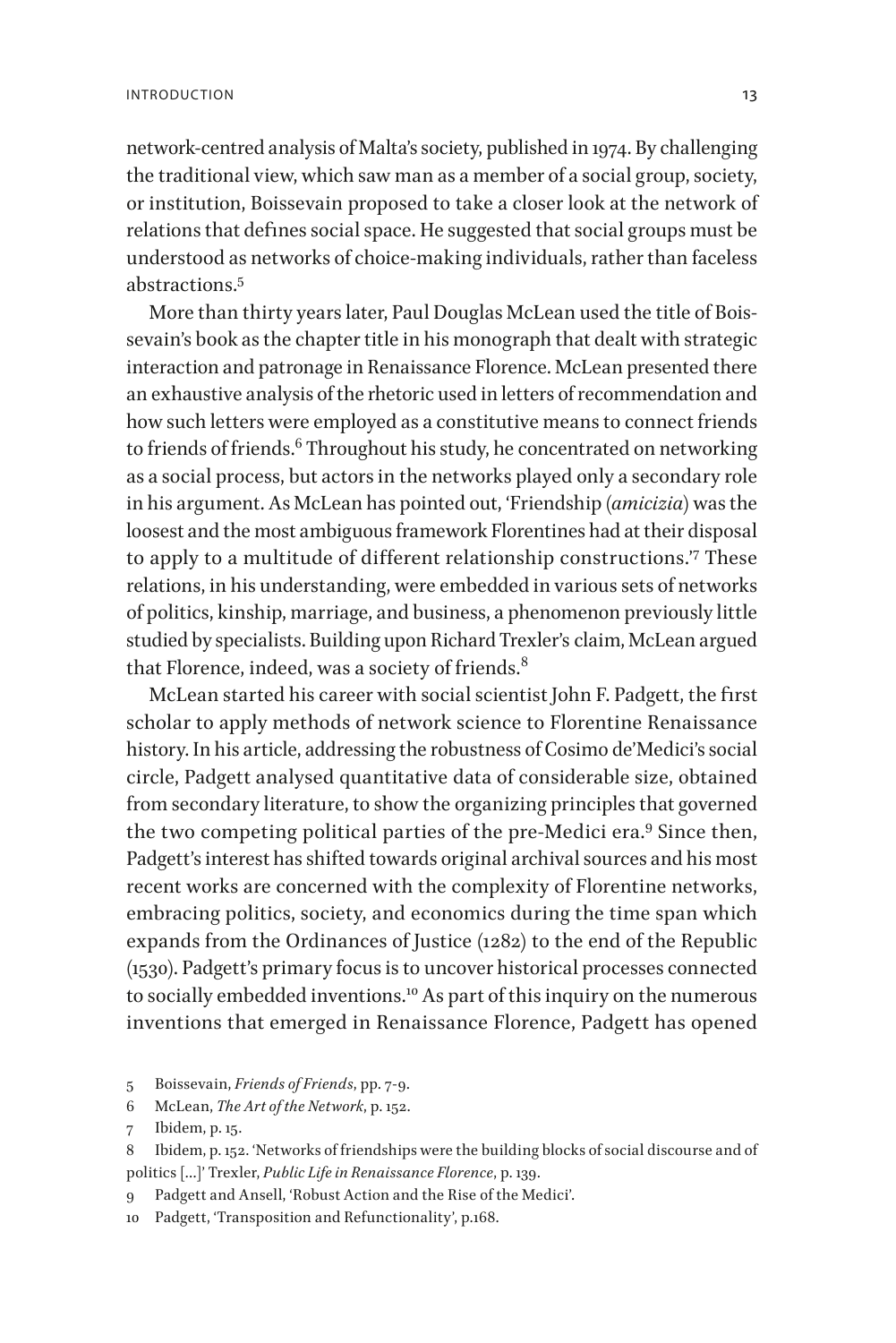important discussions about the technical novelties in Florentine trade and banking, such as the evolution of the credit system.

In their co-authored paper, *Economic Credit in Renaissance Florence*, Padgett and McLean, following Ronald Weissman's definition of friendship, discuss the concept of 'instrumental friendship', meaning both that Florentines tended to form friendship ties with their business partners, and that doing business together usually provided solid ground for the formation of friendships.<sup>11</sup> Padgett and McLean also argued that the concept of friendship was different in Florence than it is today. 'Florentine friendship was more ritualized and stereotypical and less a unique meeting of unique souls than we believe modern friendship to be."<sup>2</sup> Therefore, friendships between businessmen, by Padgett and McLean's definition, commonly implied economic transactions or even partnership ties.

Florentine friendships also extended beyond business. Anthony Molho, in his book on nuptial ties among Florentine elite families, has interpreted marriages as 'alliances' and strategic choices of adult male members of two families, which they made in order to strengthen their social relations. Marriage ties, therefore, in a more abstract sense, might be seen as indicators of friendship bonds between individuals and their nuclear families.<sup>13</sup> Molho has also established the social elite of early Renaissance Florence to be around 410 families, with a core of 110 families, which were mainly engaged in trade and were eager to build personal relations among each other.14 Some of these lineages traced their history only to the beginnings of the Albizzi period.

On the subject of neighbourhood, studies conducted by Nicolas Eckstein, Francis W. Kent, and Christiane Klapisch-Zuber have demonstrated that several of these prosperous lineages tended to cluster into well-defined areas within the city, a feature particular to the medieval urban landscape, which remained an organizing principle in the early fifteenth century.<sup>15</sup> As

14 Molho, *Marriage Alliance*, Index.

15 Eckstein, 'Neighborhood as Microcosm'. Ibidem, *The District of the Green Dragon*. Kent*, Household and Lineage*. Ibidem, 's and Neighborhood'*.* Klapisch-Zuber, 'Parenti, amici e vicini'.

<sup>11</sup> 'The Renaissance need for friendship and kinship extended far beyond the need for companionship. The fragmented nature of the Renaissance city and the Renaissance economy made recommendations, introductions, and access to networks of reliable third-party contacts and networks of friends of friends necessities.'. Weissman, *Ritual Brotherhood in Renaissance Florence,* p. 28. Padgett and McLean, 'Economic Credit in Renaissance Florence'*.* 

<sup>12</sup> As McLean has conceptualized it: 'Friendship was a relation in which both affection and interest were implicated.'. McLean, *The Art of the Network*, p. 152.

<sup>13</sup> Molho, *Marriage Alliance*. The contemporary Leon Battista Alberti talked about *coniugale amicizia*. See Alberti, *I libri della famiglia*, p. 93.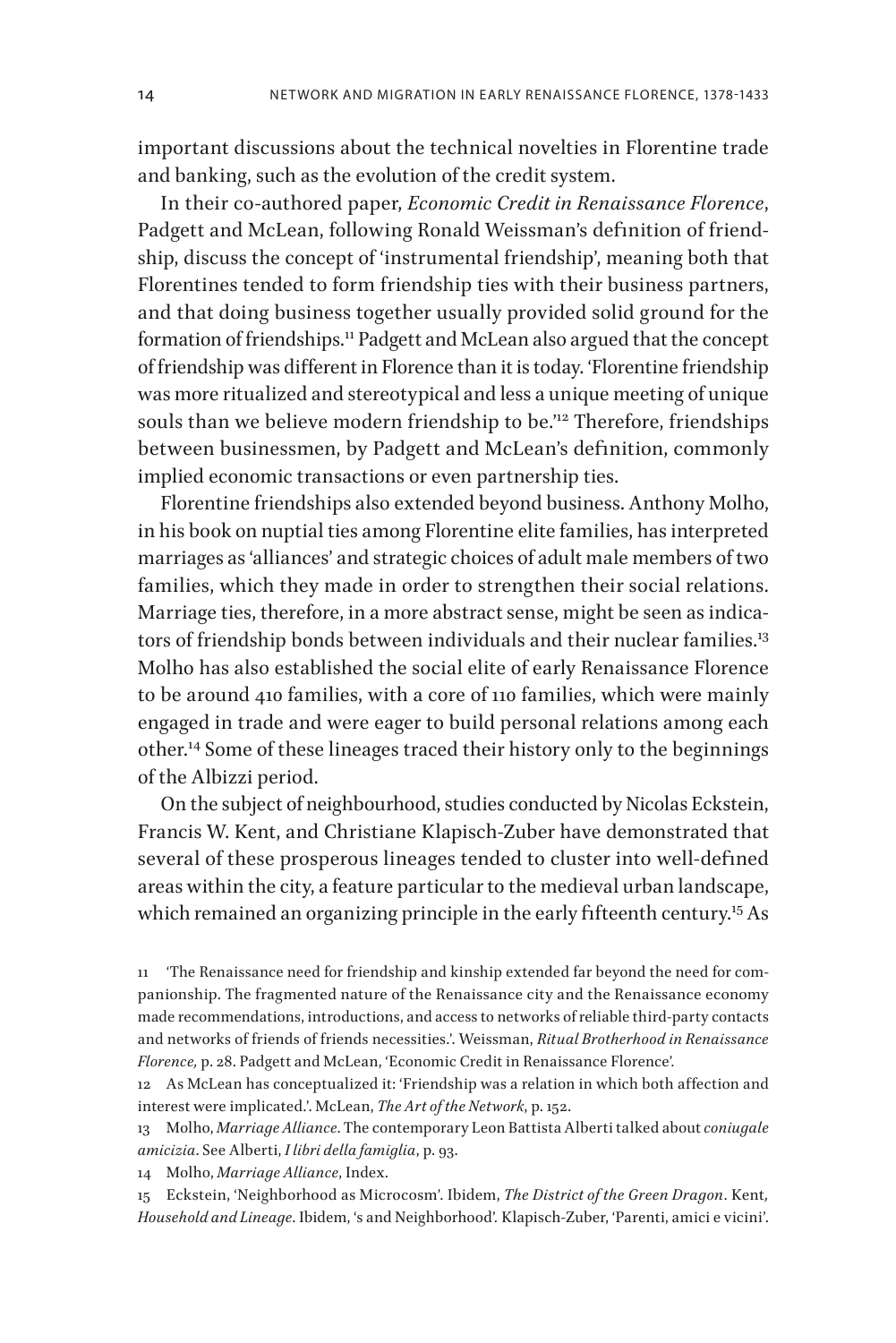Eckstein has put it: 'In Florence, sociability and the physical environment were symbiotically linked.<sup>16</sup> Therefore, neighbourhood proximity might also be considered as an indicator of friendship ties among nuclear families, likely interwoven with other social ties, as well, like economic cooperation, marriage, and political alliance.

Finally, studies have revealed that political alliances often came about from neighbourhood proximity, which served as solid grounds for the formation of friendships among individuals and their nuclear families.<sup>17</sup> In today's societies, close links between political actors, business, and kin are sometimes related to the activities of corrupt underground organizations that aim to control, by their social network, local and even international politics and the economy. In early Renaissance Florence, these intersections, as we shall see throughout the analysis, were part of everyday practice.<sup>18</sup> In Florentine social units, actors worked in continuous interaction with each other, through economic, kinship, political, and neighbourhood ties, to create a multi-stranded multiple-network of friends.

Despite their innovative approach to the complex ways Florentines were linked to each other, scholars have not exhausted the possibilities in the analysis of these networks. Renaissance Florence, even for McLean, has provided only a case study for unveiling networking processes, rather than a historical subject itself.19 Besides Padgett's studies, research that combines sources of social, economic, and political history and that make use of quantitative as well as qualitative methods, have not reached convincing conclusions so far. The fourth most important sphere in which Florence proved to be a centre of innovation in the early Renaissance period was the visual culture. This book, therefore, proposes to add artistic networks to Padgett's multiple-network array of kinship, economics, politics, and neighbourhood.

Therefore, by merging the scientific results of the studies mentioned above, the present monograph addresses the questions of network and migration on four levels: politics, economy, society, and the arts. It takes as

19 McLean, *The Art of the Network*, Chapter 1.

<sup>16</sup> Eckstein, 'Neighborhood as Microcosm', p. 220.

<sup>17</sup> Kent, *The Rise of the Medici*.

<sup>18 &</sup>lt;sup>'</sup>Ties of friendship, residence, and kinship were absolutely necessary for social and psychic survival, but such ties were not without great hazard. The dense network of Renaissance social bonds placed great strain on such relations. One's brother, neighbour, or friend was also likely to be a business partner, competitor, client, fellow district taxpayer, and potential challenger for communal office or local prestige.' Weissman, *Ritual Brotherhood in Renaissance Florence,*  p. 29.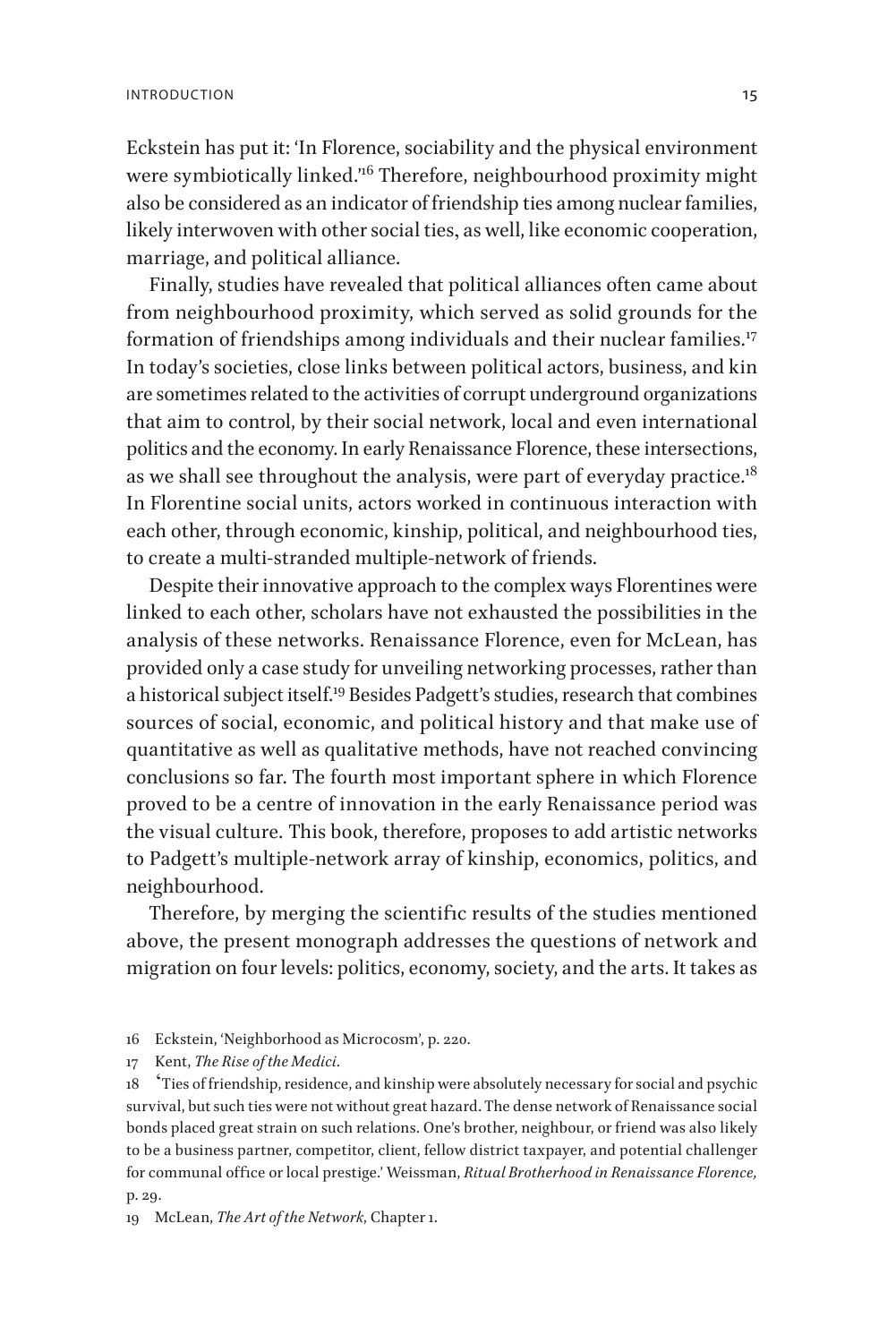<span id="page-16-0"></span>a starting point the hypothesis that Florentine elite society was a network of friends of friends, constituted primarily by merchants who belonged to the 410 families established by Molho. They formed business partnerships, marriage ties, neighbourhoods, and political alliances among each other and also turned into the most important patrons of the visual culture.

### **Sources and Structure**

In a way similar to Peter Burke's comparative study on the social elites in Venice and Amsterdam, this book adopts a prosopographical approach.<sup>20</sup> Its narrative is composed of short histories of single Florentine families and organized into chapters according to their social relations to catalytic figures of the network. The genealogies themselves are structured around brief biographies of those family members who established social links to the Scolari or to their most immediate relatives and who were related in some way to the Kingdom of Hungary. Family histories include factors like provenience, political status and political participation, trade, neighbourhood, as well as wealth of the lineage.<sup>21</sup> This information has helped me reconstruct the social status of the individuals studied, along with their political influence, and the spatial connectedness to the families they allied with. The genealogies also mention if the family had any previous connections to the Kingdom of Hungary. The biographies address the same issues on the level of individuals, emphasizing also possible career models they might represent.

The book opens with a chapter on Florentine networks in early Renaissance Europe, particularly in the Kingdom of Hungary, to provide the reader with a short comparative history of Florentine businessmen abroad and to place the Scolari's social network into a broader historical context. The next chapters deal with the four possible circles of the social network, centred on the catalytic family. The centre of the network, that is, the history of the Scolari family, provides the subject of the second chapter. Meanwhile, the third chapter links those families that shared either blood or marriage ties with them. The subsections discuss those families related to Scolari relatives

20 Burke, *Venice and Amsterdam*, p. 14.

<sup>21</sup> As Burke has pointed out, merchant-entrepreneurs tended to continuously invest their money into business, instead of keeping it safely in immovable properties, like feudal lords. Therefore, assessing their wealth based on their tax declaration may not entirely represent the reality. Ibidem, pp. 48-49.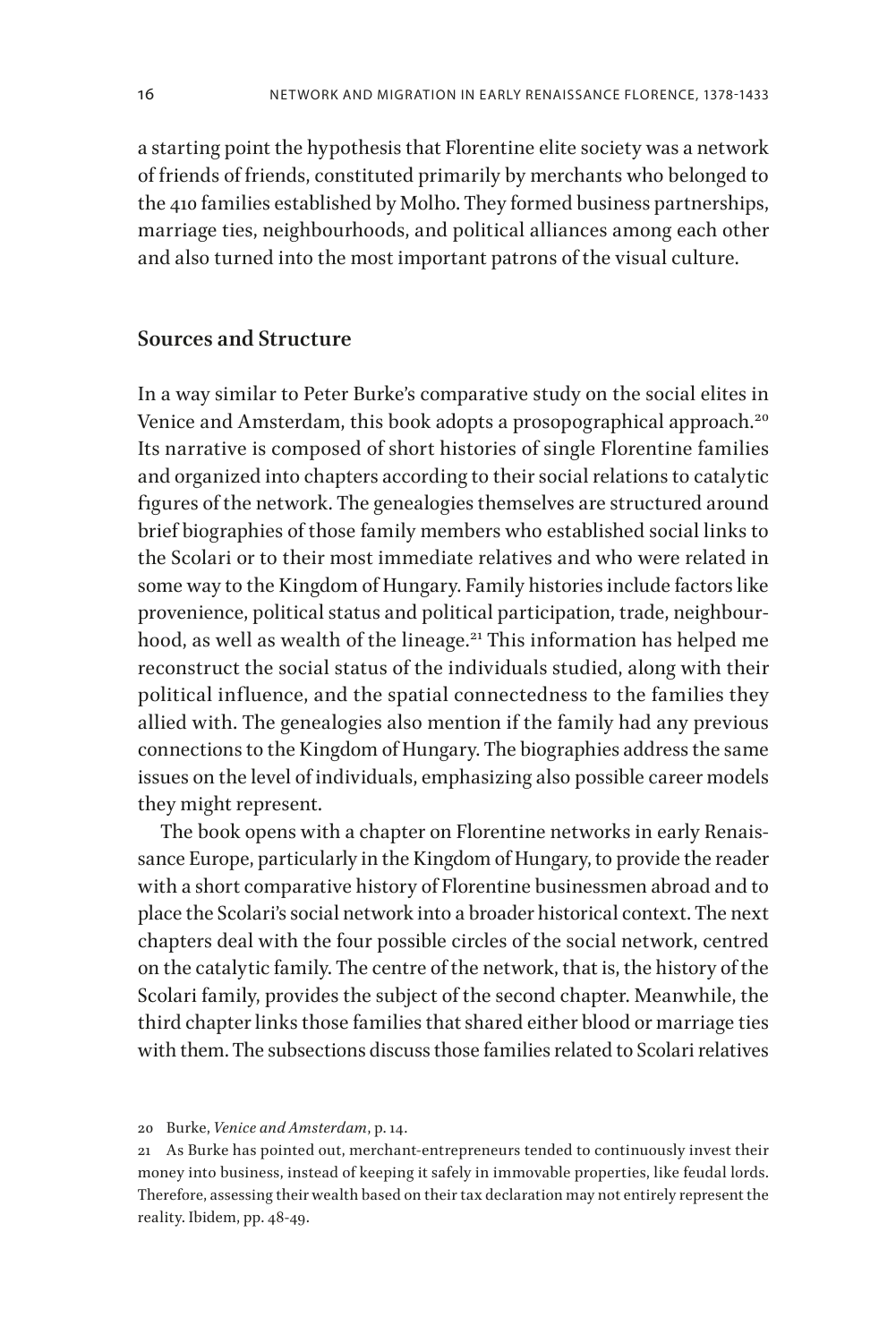by marriage or kinship ties. The fourth chapter examines the existing ties between the Scolari and those families whose members became the Scolari family's trusted men in the Kingdom of Hungary, but with whom they might not have shared any blood ties.<sup>22</sup> In the fifth chapter, we follow the development of personal ties between the Scolari and some of the leading artisans of the time who carried out commissions for them either in Florence or in Hungary. The book concludes with some remarks about the correlation between network and migration.

The terms *amico* ('friend') and *amicizia* ('friendship') are rarely present in sources concerning the history of Florentines in the Kingdom of Hungary. One obvious explanation might be that only a very limited number of documents of private interests survived from the persons being studied. Because of this and because of the availability of well-researched studies on the subject, more theoretical discussions about friendship will be omitted. However, the book discusses several conceptual problems with setting the case study of Florentines in Hungary within a broader framework that embraces key questions of the early Renaissance historiography.

By doing so, the present study intentionally exhibits signs of literalmindedness, and builds its claims on a massive quantitative and qualitative data set, obtained from primary written documents. The archival sources cited in the analysis are predominantly housed in the National Archives in Florence (*Archivio di Stato di Firenze*). A smaller number of archival materials came also from the Hungarian National Archives in Budapest (*Magyar Országos Levéltár*), the National Archives in Venice (*Archivio di Stato di Venezia*), the National Archives in Treviso (*Archivio di Stato di Treviso*), the Vatican Secret Archives (*Archivio Segreto Vaticano*), the Archives of the Ospedale degli Innocenti in Florence, and from the Archives of the Fraternità dei Laici in Arezzo.

I incorporate into the present study the results of more than a decade of research in the Florentine Archives, occurring between 2004 and 2017. During this period, I systematically went through all the major archival units, which included material regarding the so-called Albizzi period (1382-1434). Information on the political participation of Florentines and the diplomatic relations of the Republic with foreign powers come mainly from the fonds of *Consulte e Pratiche, Signori, Dieci di Balìa,* and the *Otto di Pratica* and *Signori, Dieci di Balìa, Otto di Pratica.* The secret councils of the *Consulte e Pratiche* were the most important forum for members of the political elite

<sup>22</sup> For the definition of first and secondary network zones, see: Boissevain, *Friends of Friends*, p. 24.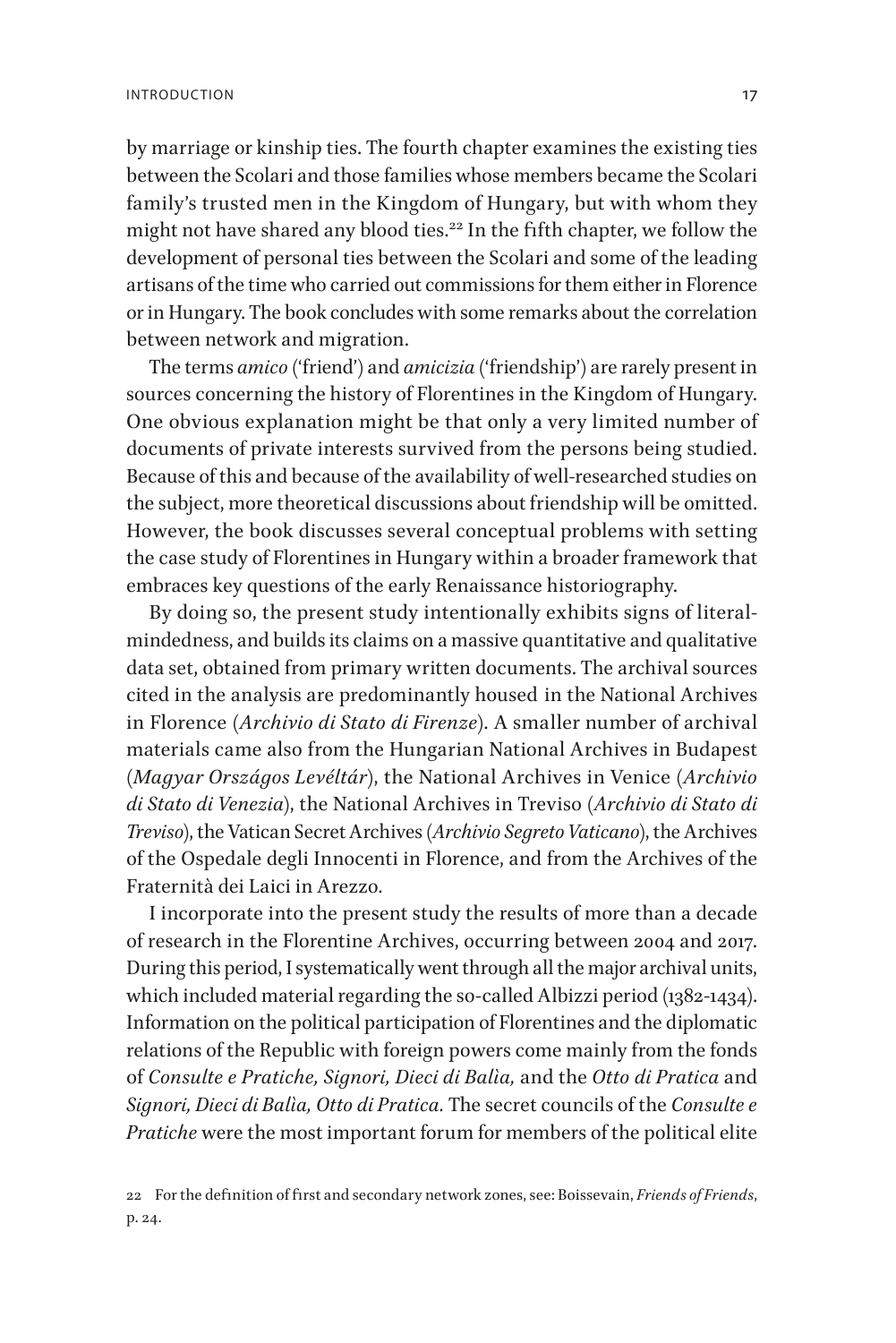to discuss the foreign policy of the city. The 31 registers, which cover the period, have been retained as sources of primary importance in determining the political activity of the studied families and other noted individuals by providing an extensive database of all the speakers in the history of the secret councils, starting from 1348. The fonds of the Signori, like the volumes of the secret councils, called the *Consulte e pratiche*, was produced by the Florentine chancellery, and it is divided into various sub-fonds, including several sections dedicated to the letter exchanges between the chancellery and the outgoing ambassadors. Similarly, three separate fonds of the *Signori*, *Dieci di Balìa*, and the *Otto di Pratica* and *Signori, Dieci di Balìa, Otto di Pratica* deal with foreign policy and ambassadorships.

Besides the registers of the secret councils and the various materials on Florentine embassies, the matriculations of the five major guilds – Merchants' (*Arte di Calimala*), Por Santa Maria, later Silk (*Arte di Por Santa Maria*), Wool (*Arte della Lana*), Moneychangers' (*Arte del Cambio*), and Doctors' (*Arte dei Medici e Speziali*) – helped me analyse political activity and influence, as well as create a list of those who held guild offices. However, out of the five, only four guilds have surviving statutes, matriculations, and registers of the guild consuls. Most of the persons in this study belonged to the Merchants and Por Santa Maria Guilds, but only the Wool Guild has more diverse archival material, which includes court cases (*Atti e sentenze*) as well.

I have also used the corresponding volumes of the Merchant Court (*Mercanzia*) to see the elections for the consuls of the Court. These documents have proven to be essential in the reconstruction of business activity. The hundreds of volumes produced by the Merchant Court during the time period will not be studied thoroughly in a project of this size. Nonetheless, I have sporadically checked the most promising sections of its collection, including the correspondence of the Merchant Court, acts produced in ordinary (*Atti in cause ordinarie*) and extraordinary cases (*Atti in cause straordinarie*), and the money deposits made by individual merchants and companies (*Libri di depositi*).

The image of individual business activity will also be drawn based on original tax declarations of Florentine citizens, including the two earliest complete city censuses of 1427 and its corrections in 1429/31 and in 1433. Thanks to the groundbreaking quantitative work of David Herlihy and Christiane Klapisch, the first *Catasto* has been the subject of numerous studies over the decades; the second *Catasto*, no less important and accurate, has remained marginal to the historiography.<sup>23</sup> By creating a database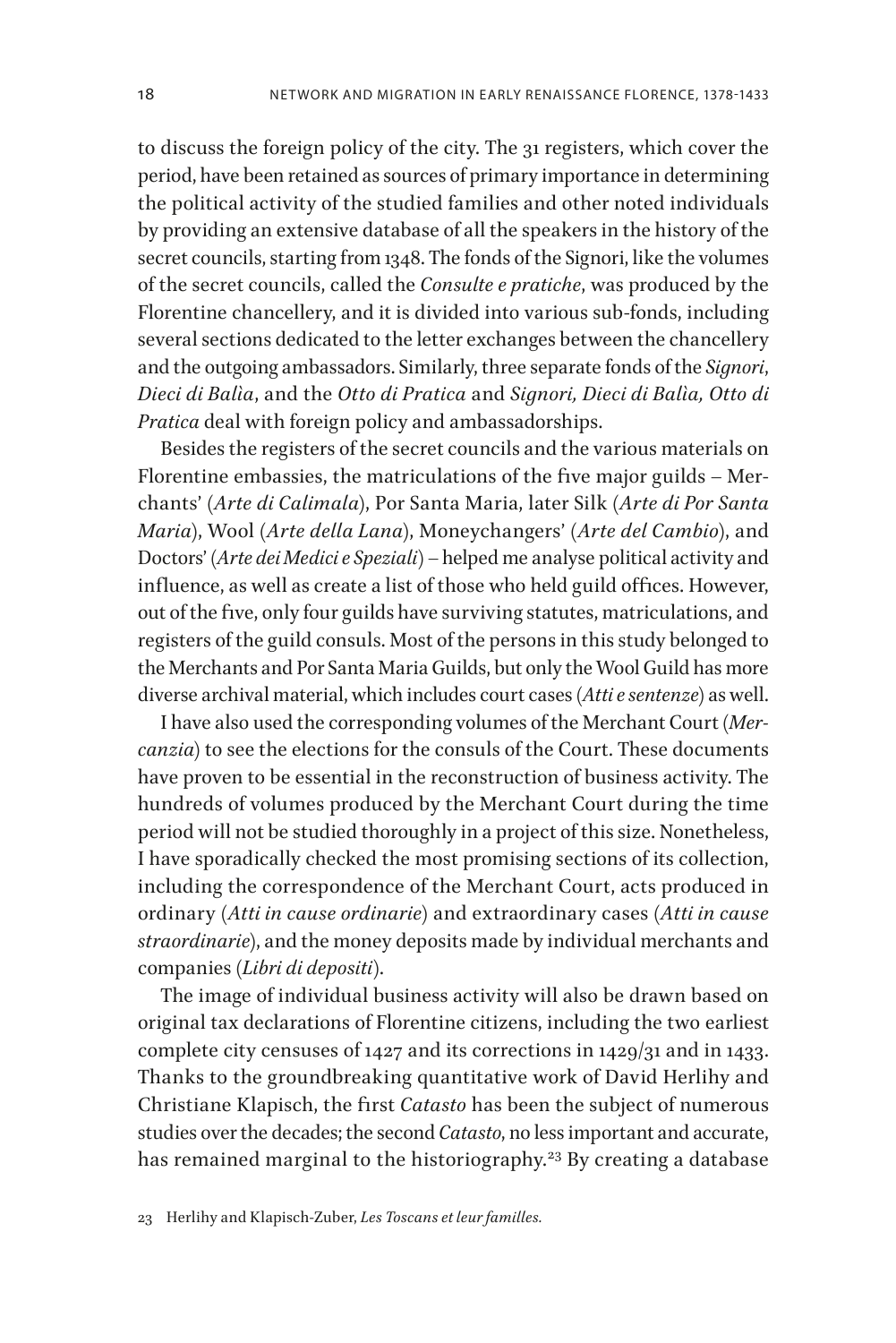comparable to the 1427 Catasto, I have managed to obtain statistical information on the entire population of the city as well as on the single families and individuals included in the present study.<sup>24</sup> The database comprises information on the total assets (*sustanze*) of the households, their tax (*catasto*) or stipulated tax (*composto*), household size (*bocche*), and their location (*gonfalone*, *popolo*). The data will be compared to a similar database on the 1378 Estimo, one of the earliest complete tax records. I have completed the three databases: the speakers of the secret councils, the 1433 Catasto, and the 1378 Estimo, in the framework of John F. Padgett's research projects between 2007 and 2013.

Similarly, it was part of his project to catalogue the companies listed in the 1433 Catasto. With this, I could reconstruct business ties as well as establish the total number of partnerships mentioned as operating in Buda, compared to the number of Florentine companies set up in other cities.<sup>25</sup> The various family archives also offered material of considerable quantity on business and inheritance. From this point of view, the fragmented Scolari archives, located among the documents of the Badia fiesolana (*Corporazioni Religiosi Soppresse dal Governo Francese*), the Del Bene, the Guadagni, the Pitti (*Ginori-Conti*), the Medici (*Mediceo avanti il Principato*), the numerous documents regarding the Buondelmonti family (*Diplomatico, Rinuccini*), and the Carte Strozziane are probably the most significant collections.

In several cases, I could identify the notaries who worked for various members of the network and the documentation (*Notarile Antecosimiano*), which mainly concerns inheritance, marriage, and dowry. For questions of inheritance and legal rights, the registers of the city officers supervising the inheritance of minors (*Magistrato dei Pupilli avanti il Principato*), as well as the repudiations (*Repudie di Eredità*) and emancipations (*Notificazione di Atti di Emancipazione*) proved to be crucial.

Because of the scarcity of documents regarding the Por Santa Maria Guild, into which silk manufacturers were most commonly enrolled, I have also consulted the surviving account books of those silk manufacturing companies that are housed by the collection of the *Ospedale degli Innocenti*. In this way, I have managed to piece together fragments that show the ways silk manufacturers, entrepreneurs, and goldsmiths worked together in producing high-quality silk fabrics for the domestic and the international market.

<sup>24</sup> *Online Catasto of 1427.*

<sup>25</sup> Earlier, a similar database was created by Paul McLean which catalogues companies of the first Catasto.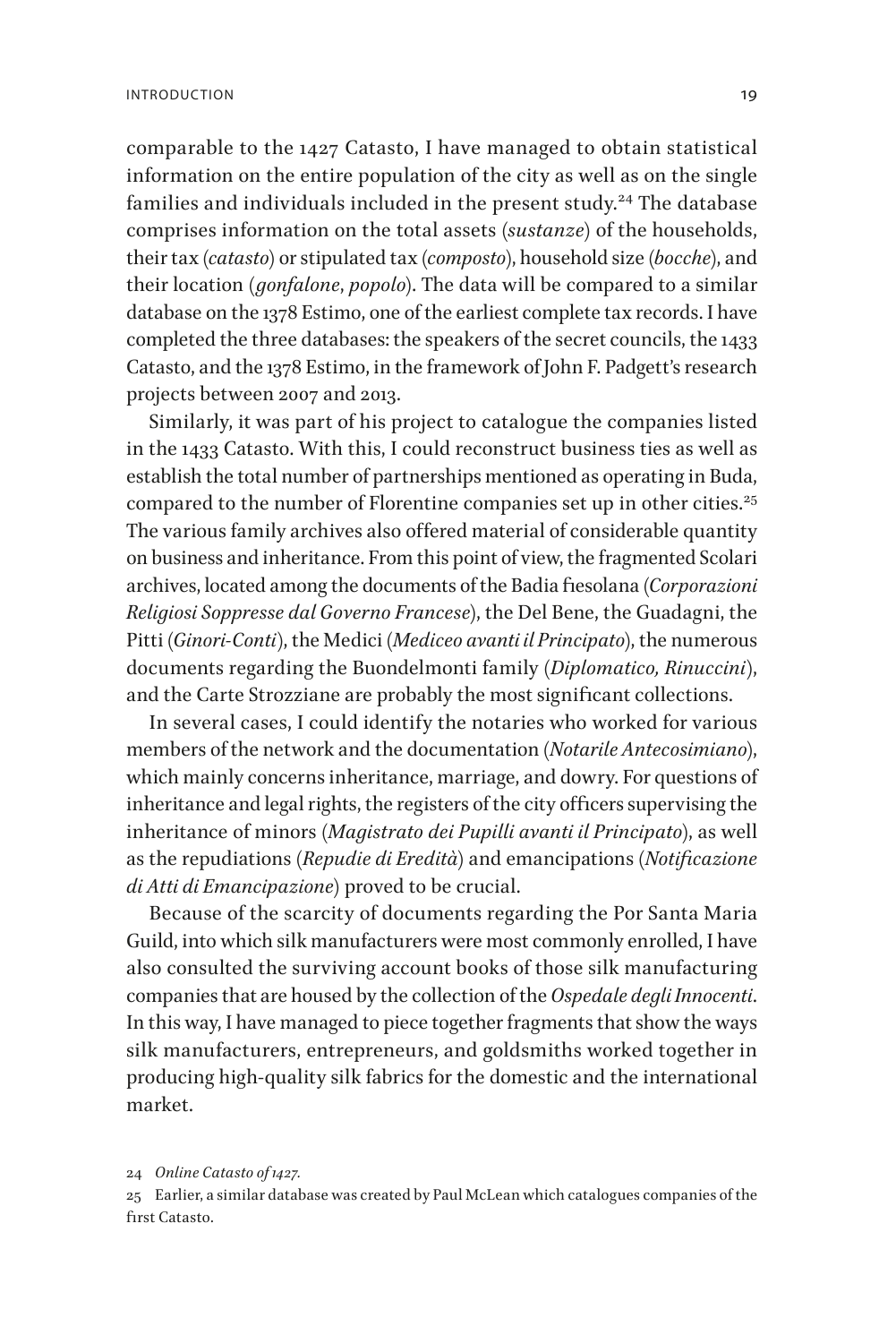Primary written sources of a lesser number came also from the Venetian National Archives regarding those Florentine merchants who had business interests both in the *Stato da Mar* and in the Kingdom of Hungary. Venetian documents of an economic nature are far less varied and voluminous than their Florentine counterparts. The only collection that might shed some new light on Florentines' trade is that of the court cases of the *Giudici di Petizion*.

The Vatican Secret Archives and especially the collections of the *Registri Vaticani* and *Registri Lateranensi* have preserved sources on Hungarian-Florentine dignities of the Church. This collection also includes documentation on Florentine businessmen who served popes as collectors of ecclesiastical revenues and worked as bankers in the papal court. Some of these references have already been published by Pál Lukcsics, covering the period between 1417 and 1431; meanwhile others remain only in manuscript, inaccessible to the wider public.<sup>26</sup>

Most of the sources located in the Hungarian National Archives have already been edited by the research team of the Magyar Medievisztikai Kutatócsoport, currently based in the Hungarian Academy of Sciences. Their indispensable series, titled *Zsigmondkori Oklevéltár*, includes all the documents produced during the period between 1387 and 1426 of Sigismund of Luxembourg's reign in Hungary. These documents were issued mainly by the royal chancellery and other *loca credibila* and are limited to topics concerning property ownership, royal privileges, and office holdings. For the remaining eleven years of Sigismund's reign, until 1437, I have used the database that incorporates the indexes and guides of the Hungarian National Archives about the archival material produced before the Ottoman Occupation  $(1526)^{27}$ 

Besides the already mentioned unpublished Italian documents, a considerable number of quantitative and narrative sources have appeared in printed form, which provided me with further details on the lives of some of the individuals in this study. Among the databases, the one of Florentine office holders, edited by David Herlihy, Robert Burr Litchfield, Anthony Molho, and Roberto Barducci, provided additional information on political participation and, in some cases, even on births.<sup>28</sup> Meanwhile, the documentation on Venetian privileges, obtained by strangers and collected

27 *A középkori Magyarország levéltári forrásainak adatbázisa*.

28 *Online Tratte of Office Holders.*

<sup>26</sup> *XV. századi pápák oklevelei*. In the nineteenth century, Vilmos Fraknói conducted research in the Vatican Secret Archives concerning our period. Tusor, *Magyar történeti kutatások a Vatikánban*.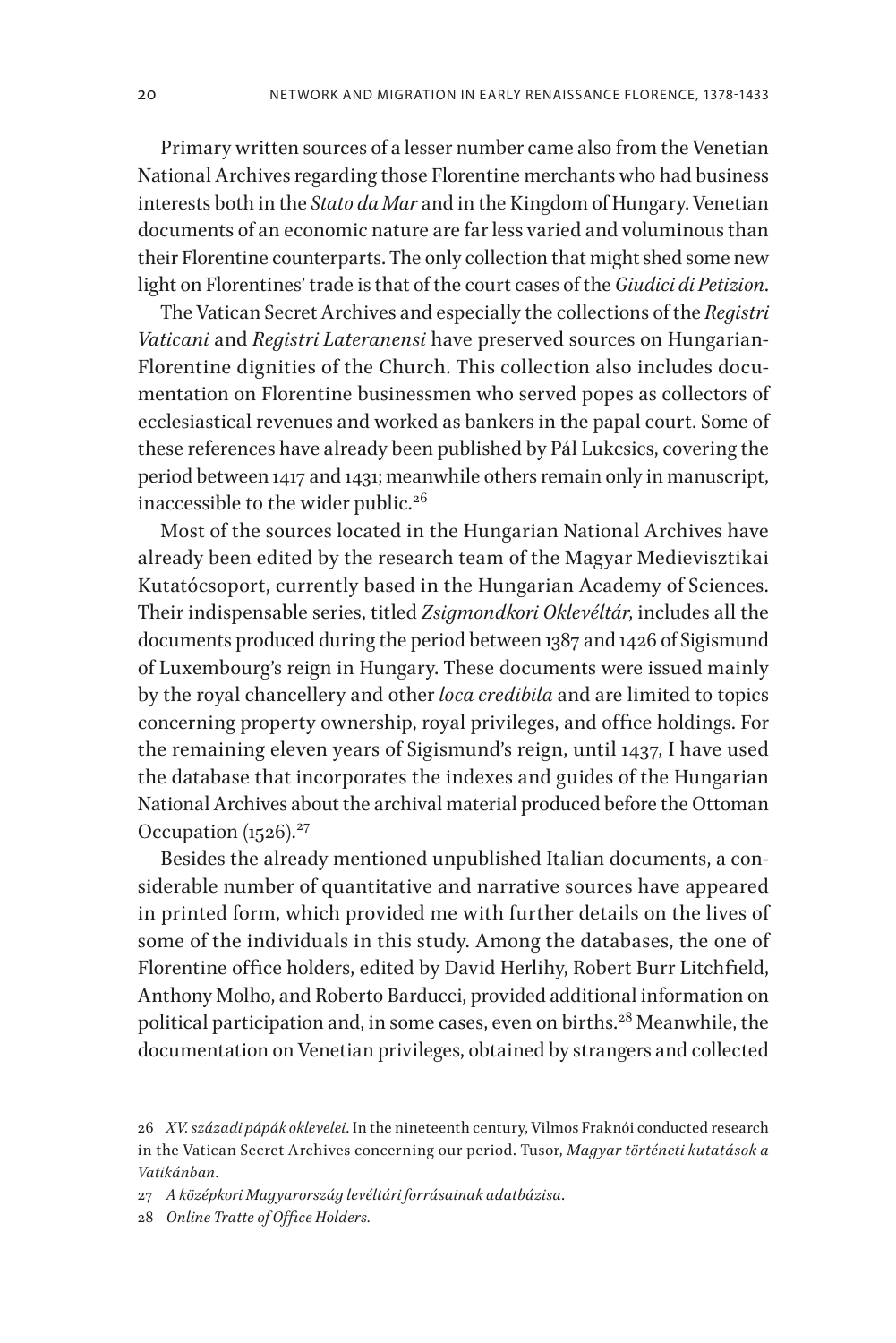<span id="page-21-0"></span>by Reinhold C. Mueller, proved to be useful in the reconstruction of the circle of the Florentines who settled in Venetian territory.<sup>29</sup> Among the narrative sources are various Florentine and other north Italian chronicles as well as the already lost travel accounts of Rinaldo di messer Maso degli Albizzi, ambassador to Sigismund of Luxembourg in 1426.30

While the book draws mainly on a wide range of primary archival material, it also uses, to the extent possible, visual sources ranging from decorative arts to architecture, located either in Tuscany or Hungary. These objects might allow us to get a sense of the role the Scolari network played in cultural exchange between early Renaissance Florence and Sigismund's Hungary.

#### **Centres and Peripheries**

Because of the impressive social-structural, scientific, and artistic novelties that emerged precisely during the decades when the story of this book takes place, I will use as a key chronological term the 'Early Renaissance', emphasizing the importance of these innovations in the narrative.<sup>31</sup> In this period, Florence is undoubtedly considered to be a major innovative centre, which may allow it to claim some importance in world history.<sup>32</sup>

Peter Burke argues that the terms 'centres' and 'peripheries' should be applied within the context of the European Renaissance only by referring to a given historical context, for example, to the spread of a style. From this particular point of view, the Tuscan state was, without question, the centre and the Kingdom of Hungary constituted a remote periphery.

However, by using a more global understanding of the relations between the Florentine Republic and the Kingdom of Hungary during the Early Renaissance period, many aspects beyond artistic innovation could be considered, including diplomacy and international politics, so the question of centre and periphery might seem an anachronism. It might project back onto the unbalanced political-economic power relations between contemporary eastern and western Europe. The terms 'East' and 'West' often appear in scientific discourses on the Renaissance in the modern sense – the central West and the peripheral East.

31 On the scholarly debate about the use of the terms 'Late Medieval' and 'Early Renaissance', see Burke, *Changing Patrons*, pp. 2-3.

<sup>29</sup> *Civesveneciarum*.

<sup>30</sup> *Commissioni di Rinaldo degli Albizzi*. III. The manuscript has various fragmented copies, produced in a consecutive period. ASF, CS, 79; 81.

<sup>32</sup> Padgett, 'Transposition and Refunctionality', pp. 168-169.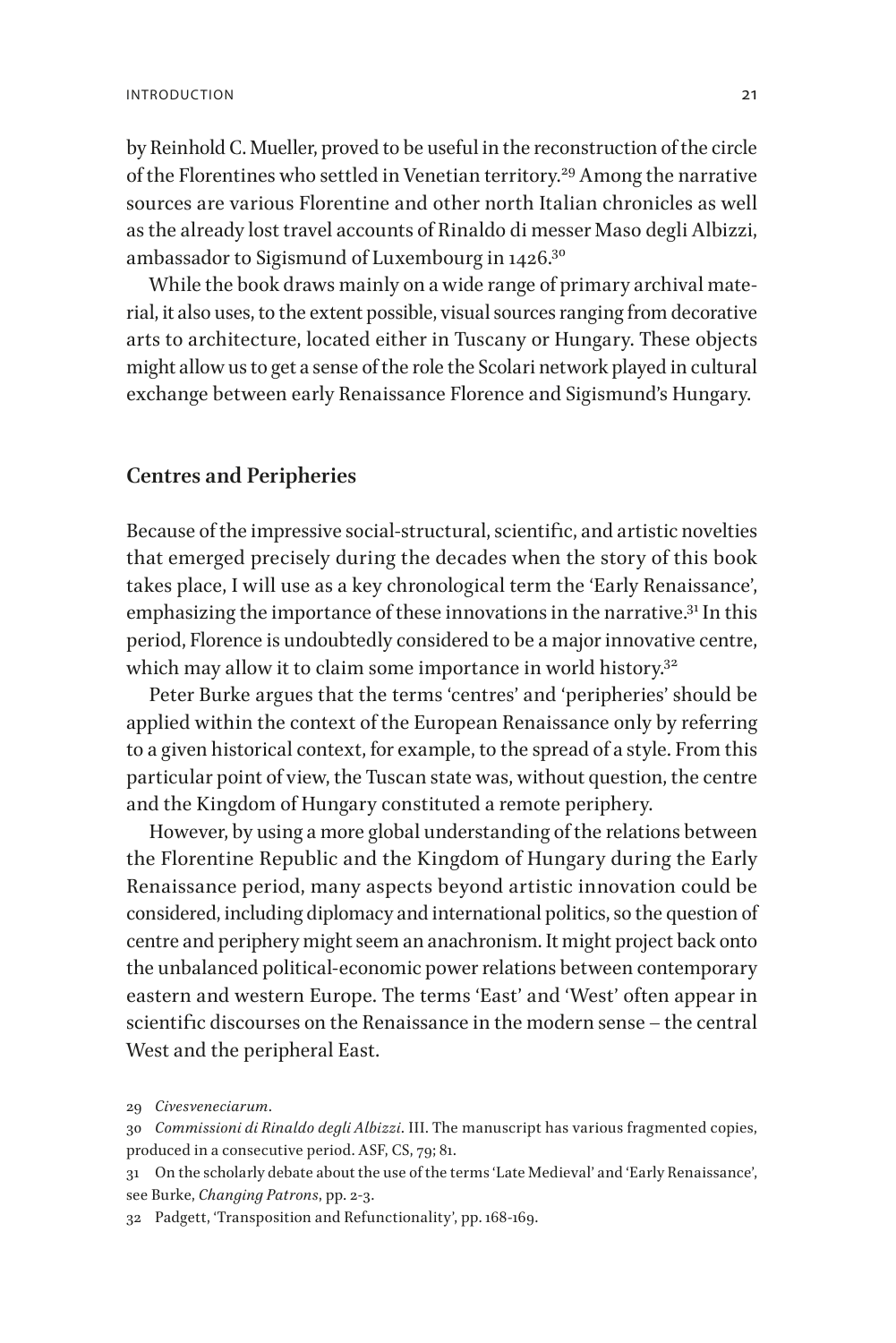<span id="page-22-0"></span>Linguistic and archival limitations might also explain why the Kingdom of Hungary, despite its important role in fourteenth- and fifteenth-century European politics, is underrepresented in Renaissance European historiography. Martyn Rady, in his book on medieval Hungary, underlines: 'Hungary's medieval greatness is hardly matched by its documentary *Nachlass*.'33 Furthermore, the Hungarian language of most of the secondary literature is inaccessible to many, making it complicated for outsiders to get a more accurate sense of the history of medieval Hungary.

Even though the present study is unquestionably Florence-centred, it discusses relations with the Kingdom of Hungary as politically non-egalitarian and culturally ambiguous, since they were built between a Tuscan republic, which was governed by merchants, and a major European kingdom, which was ruled by the soon-to-be Holy Roman Emperor. By framing the relations with Hungary in this way, this study reflects a compromise between Burke's centre-periphery concept and Rady's definition of Hungary's importance in European history.

#### **Names of Individuals and Places**

In most of the scientific works dealing with Renaissance history, it might purely be a technical question how names of individuals and places appear within the text. In studies discussing the history of the Carpathian basin before the dissolution of the Austro-Hungarian Empire (1918), however, such a seemingly minor issue always carries with it another notion, the nationalization of the story to be told. The territory of the medieval Kingdom of Hungary today forms an integrated part of various neighbouring nationstates, so historians use the names of medieval places and persons according to their own linguistic traditions, which might lead to misinterpretations and inaccuracy.

Martyn Rady, one of the very few scholars of medieval Hungary, who could hardly be accused of being partial in his nationalistic sentiments, consequently uses Hungarian names for places that fall beyond the actual borders of the present-day Hungary, but he excludes those located in what is now Croatia, which then was a subject of the Hungarian crown through a personal union. In the case of places located in contemporary Hungary, the reader will find their names as they appear in specialist scholarship